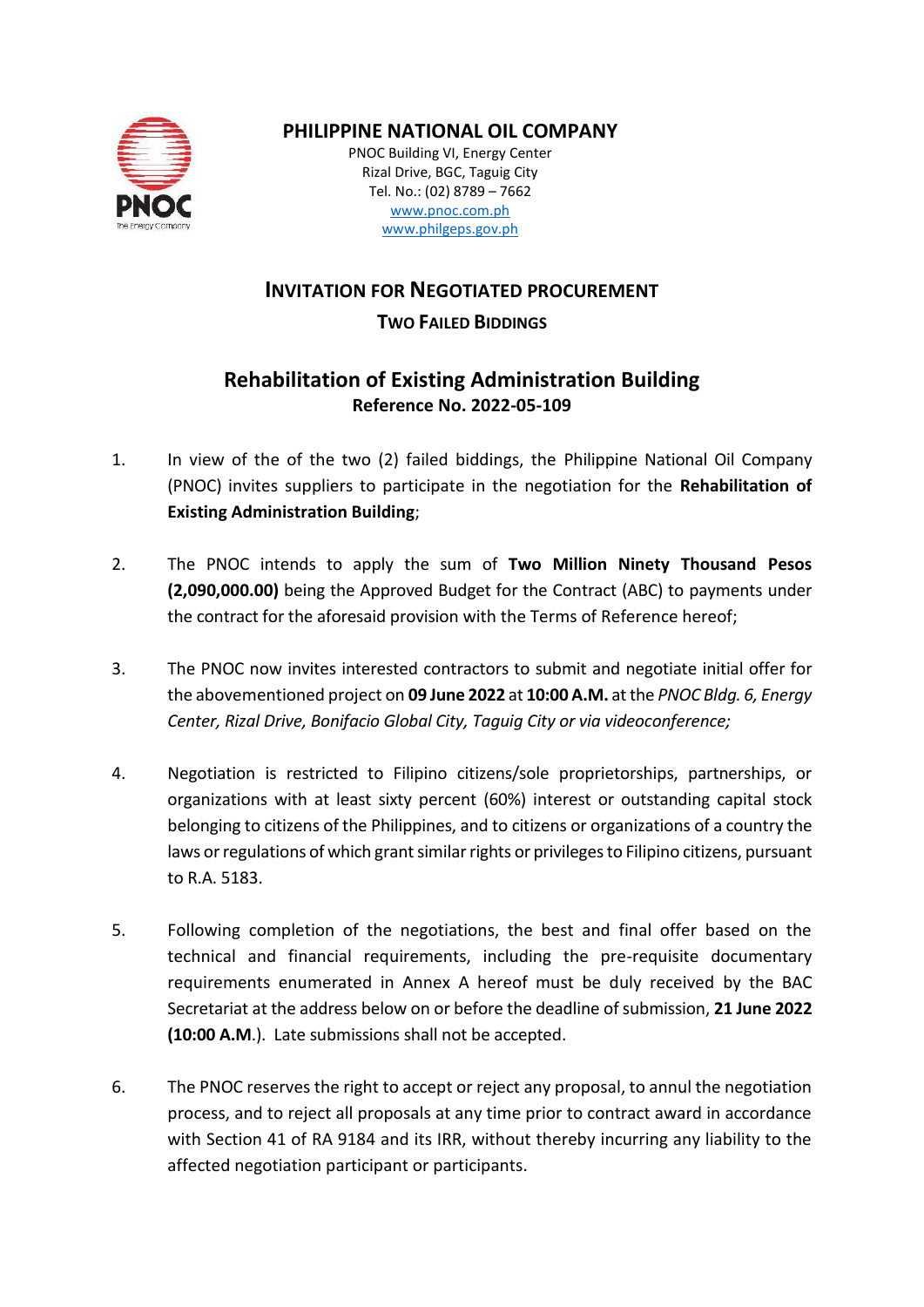$7.$ You may refer to the BAC Secretariat at the contact details below for further information or clarification.

Thank you.

**The Secretariat Bids and Awards Committee Philippine National Oil Company** G/F PNOC Bldg. 6, Energy Center, Rizal Drive, Bonifacio Global City, Taguig City Tel. Nos.: 8789 - 7605 Fax Nos.: 8812 - 6041 / 8840 - 1440 Email: rgvergara@pnoc.com.ph Website: www.pnoc.com.ph / www.philgeps.gov.ph

 $01.22$ yanton

MS. EVANGELINE B. ALBAYTAR Chairperson Bids and Awards Committee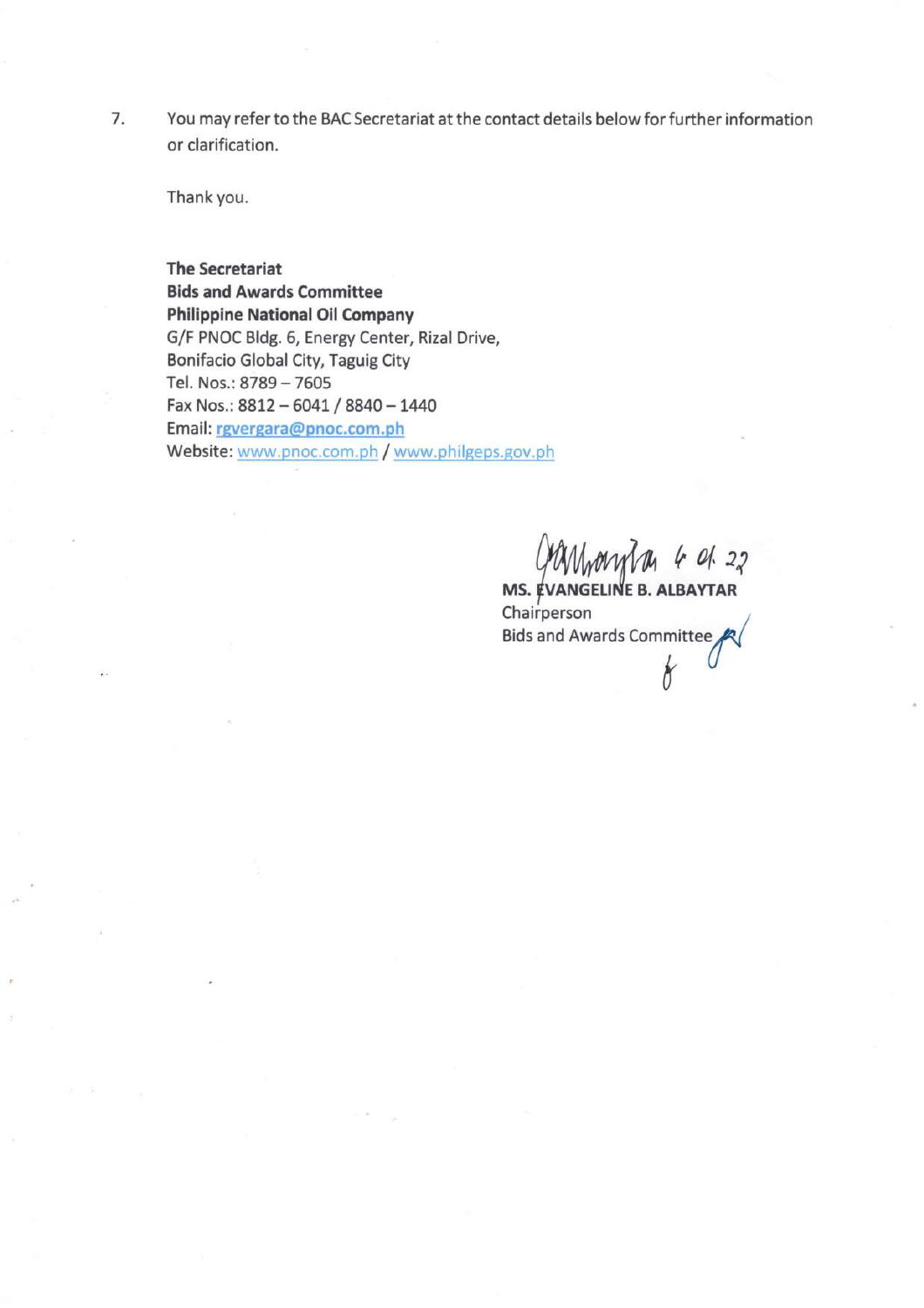# **Checklist of Documentary Requirements**

# **I. TECHNICAL COMPONENT ENVELOPE**

# *Legal Documents*

⬜ (a) Valid PhilGEPS Registration Certificate (Platinum Membership) (all pages) in accordance with Section 8.5.2 of the IRR;

#### *Technical Documents*

- $\Box$  (b) Statement of the prospective bidder of all its ongoing government and private contracts, including contracts awarded but not yet started, if any, whether similar or not similar in nature and complexity to the contract to be bid; **and**
- $\Box$  (c) Statement of the bidder's Single Largest Completed Contract (SLCC) similar to the contract to be bid, except under conditions provided under the rules; **and**
- ⬜ (d) General Building (GB-1) Category C PCAB License of Special PCAB License in case of Joint Ventures;

**and** registration for the type and cost of the contract to be bid; **and**

 $\Box$  (e) Original copy of Bid Security. If in the form of a Surety Bond, submit also a certification issued by the Insurance Commission; **or**

Original copy of Notarized Bid Securing Declaration; **and**

- (f) Project Requirements, which shall include the following:
- □ a. Organizational chart for the proposal;
- ⬜ b. List of contractor's key personnel (*e.g.*, Project Manager, Project Engineers, Materials Engineers, and Foremen), to be assigned to the proposal, with their complete qualification and experience data;
- $\Box$  (g) Original duly signed Omnibus Sworn Statement (OSS); **and** if applicable, Original Notarized Secretary's Certificate in case of a corporation, partnership, or cooperative; or Original Special Power of Attorney of all members of the joint venture giving full power and authority to its officer to sign the OSS and do acts to represent the Bidder.

*Financial Documents*

 $\Box$  (h) The prospective bidder's computation of Net Financial Contracting Capacity (NFCC).

# *Class "B" Documents*

 $\Box$  (i) If applicable, duly signed joint venture agreement (JVA) in accordance with RA No. 4566 and its IRR in case the joint venture is already in existence; **or** 

> duly notarized statements from all the potential joint venture partners stating that they will enter into and abide by the provisions of the JVA in the instance that the proposal is successful.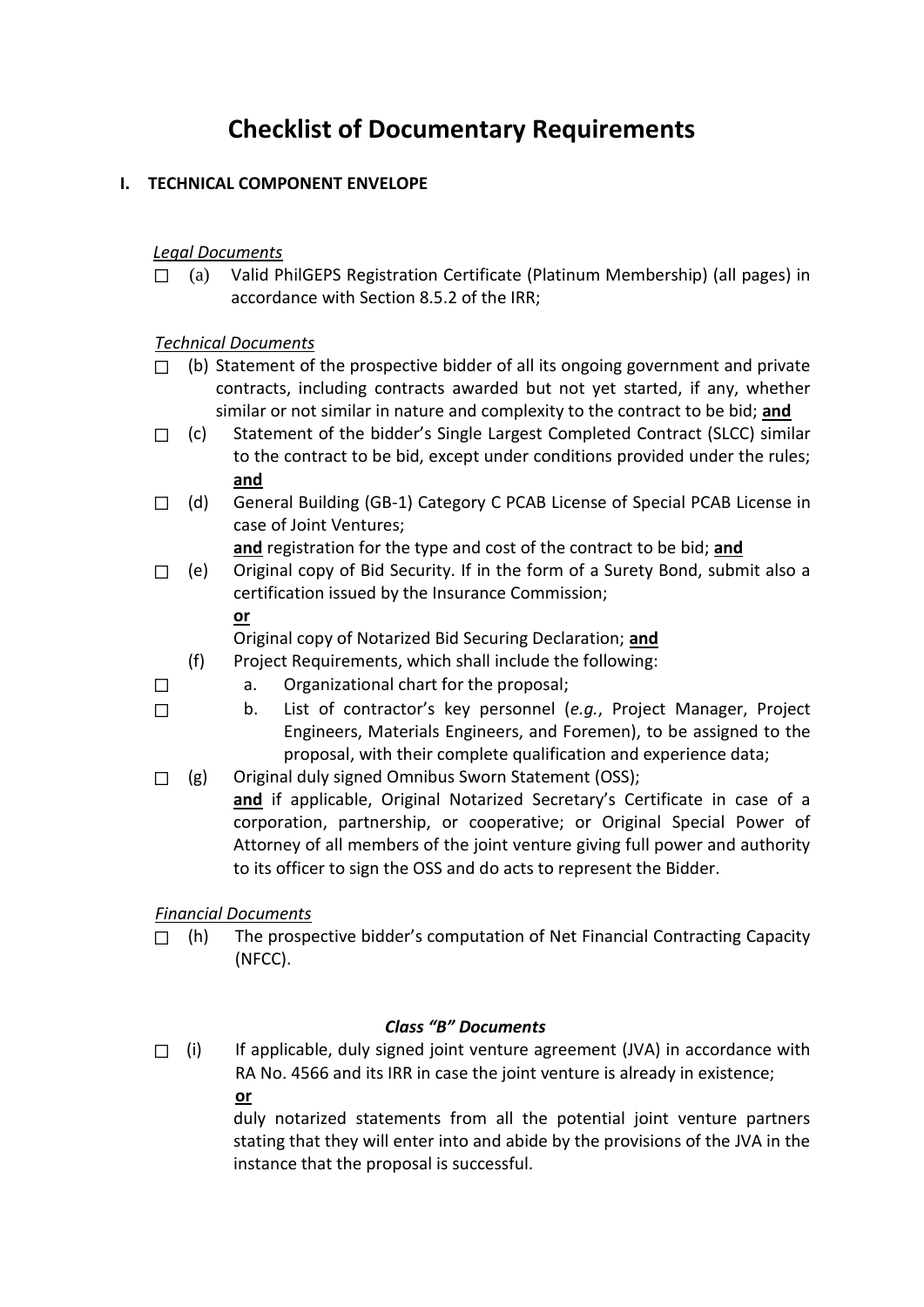# **II. FINANCIAL COMPONENT ENVELOPE**

⬜ (j) Original of duly signed and accomplished Proposal Form; **and**

### *Other documentary requirements under RA No. 9184*

- ⬜ (k) Original of duly signed Bill of Quantities; **and**
- $\Box$  (I) Duly accomplished Detailed Estimates Form, including a summary sheet indicating the unit prices of construction materials, labor rates, and equipment rentals used in coming up with the Bid; **and**
- □ (m) Cash Flow by Quarter.
- II Additional Documents
	- A. The Latest Income/Business Tax Returns
	- B. Site Inspection Certificate
	- C. Other appropriate documents as maybe required by the Technical Working Group.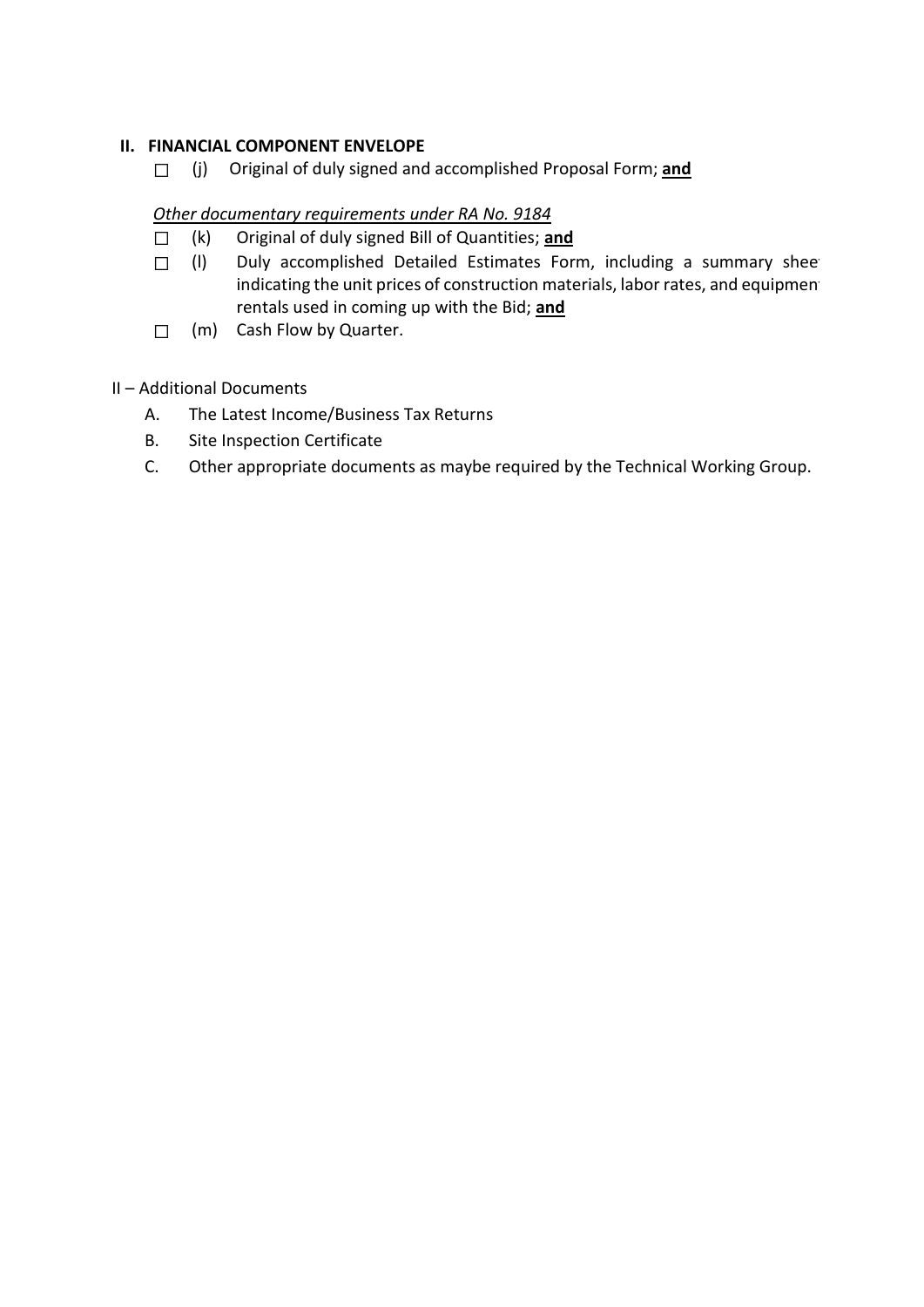# **Specifications**

#### **I. SCOPE OF WORK**

The contractor shall provide all necessary labor, tools, materials, equipment, and necessary supervision and technical expertise to execute and complete the rehabilitation of the existing Administration Building at the PNOC Industrial Park. The services to be performed shall include, but not be limited to the following:

#### **Civil and Architectural works:**

- 1. Mobilization.
- 2. Dismantle existing ceiling boards and frames.
- 3. Dismantle existing roofs and gutters.
- 4. Dismantle existing roof wood trusses.
- 5. Remove existing floor carpets at offices and hallways.
- 6. Remove existing floor tiles in comfort rooms and pantry.
- 7. Replace wooden trusses with fabricated single pitch steel trusses with pre-approval of a registered civil engineer.
- 8. Install new G.I. roof long span 0.5 mm thickness with color white.
- 9. Supply and install fire-retardant ceiling board on a light metal frame.
- 10. Provide a 600 X 600 mm ceiling manhole.
- 11. Supply and install new tiles at offices, restrooms, and hallways.
- 12. Rehabilitate existing glass door at the Main Entrance, CFEMD Division Chief office, and Conference side door.
- 13. Supply and installation of wooden flush doors and door jambs including door lockset and door closer for offices, restrooms, and storage room.
- 14. Supply and install new toilet partitions for male and female restrooms.
- 15. Repair or replacement of dilapidated/broken windows including window blinds.
- 16. Replace roof gutters and downspouts.
- 17. Provide cashier window on hallway near the front entrance.
- 18. Replace all partition walls with fireproof drywall.
- 19. Painting of ceiling, interior, and exterior walls of the buildings.
- 20. Supply and install a new floor tiles for the hallway and offices.
- 21. Supply and install new floor and wall tiles for restrooms and pantry.
- 22. Remove and construct a new sink table and cabinet at the pantry.
- 23. Supply and install door name plates for room identification.

# **Electrical works:**

- 1. Remove existing lighting fixtures, wires, wiring devices, and conduits.
- 2. Conceal all electrical wirings using Electrical Metallic Tubing (EMT) pipes.
- 3. Perform rewiring works for lighting and power supply, and local area network (LAN) wiring system of offices.
- 4. Replace existing circuit protection devices such as panel boards and circuit breakers.
- 5. Supply and install recessed LED lights for offices, and LED circular lights for hallways, restrooms, and storage room.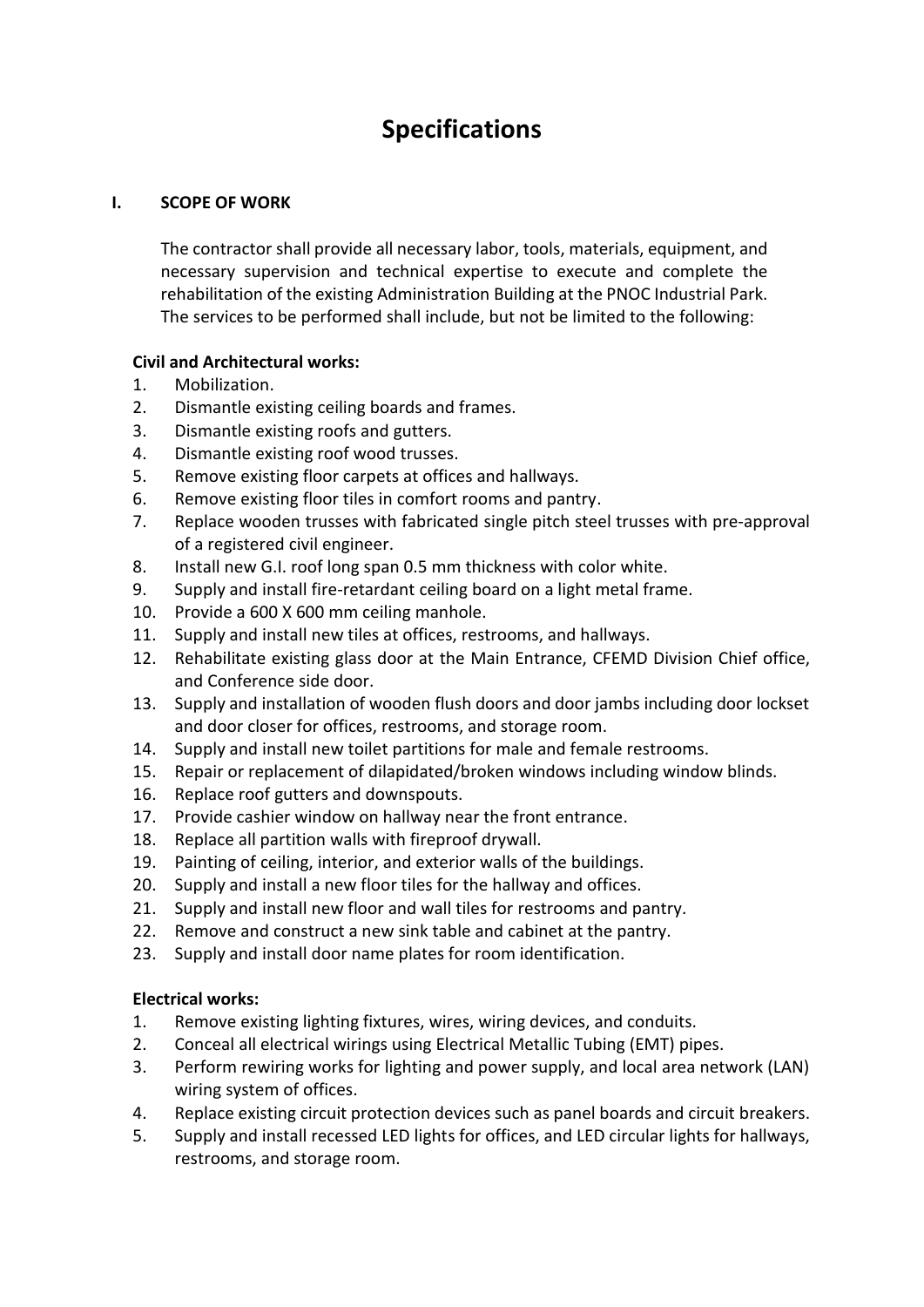# *Note: Illumination per room should comply with the minimum standard requirements as stated in the Philippine Electrical Code (300 LUX/office room).*

- 6. Supply and install lighting switches and convenience outlets as a replacement on the existing wiring devices.
- 7. Supply and install four (4) unit exhaust fans for restrooms, pantry, and storage room.

# **Plumbing and Sanitary works:**

- 1. Remove existing plumbing fixtures
- 2. Supply and install plumbing pipes.
- 3. Conceal all plumbing and sanitary pipes.
- 4. Supply and install new plumbing fixtures (water closet, lavatories, urinal, bidet, floor drain, lavatories faucet) for the restrooms.
- 5. Supply and install new kitchen sink including kitchen faucet.
- 6. Tap the new kitchen sink to the existing sanitary line.

# **II. LABOR REQUIREMENTS:**

- 1. The Contractor must have a minimum of two (2) years of working experience in architectural/civil works, plumbing, sanitary, and electrical works especially on construction and renovation project.
- 2. Contractor must assign a Site Engineer to serve as Supervisor who will directly coordinate with the PNOC representative.
- 3. The Site Engineer, the Safety Officer, and Foreman must be at the project site whenever work is being performed.
- 4. The minimum work experience requirements for key personnel of the contractor are the following:

| <b>Key Personnel</b>           | <b>General Experience</b>                                                         | <b>Relevant Experience</b>                                                  |
|--------------------------------|-----------------------------------------------------------------------------------|-----------------------------------------------------------------------------|
| Civil Engineer or<br>Architect | Minimum 2 years experience<br>in construction management                          | Minimum 1 year experience in<br>general construction or related<br>projects |
| Safety officer                 | Minimum 2 years experience<br>as a safety officer.<br>(with valid certifications) | Minimum 1 year experience in<br>general construction or related<br>projects |
| Foreman                        | Minimum 2 years experience<br>as a foreman                                        | Minimum 1 year in general<br>construction                                   |
| Tile setter                    | Minimum 2 years as a tile<br>setter                                               | Minimum 1 year in tile works                                                |
| Welder                         | Minimum 2 years as a welder<br>fabricator                                         | Minimum 1 year in fabrication of<br>roof trusses                            |
| Carpenter                      | Minimum 2 years as a<br>carpenter                                                 | Minimum 1 year in general<br>construction or related project                |
| Electrician                    | Minimum 2 years as<br>Electrician                                                 | Minimum 1 year in building wiring<br>works                                  |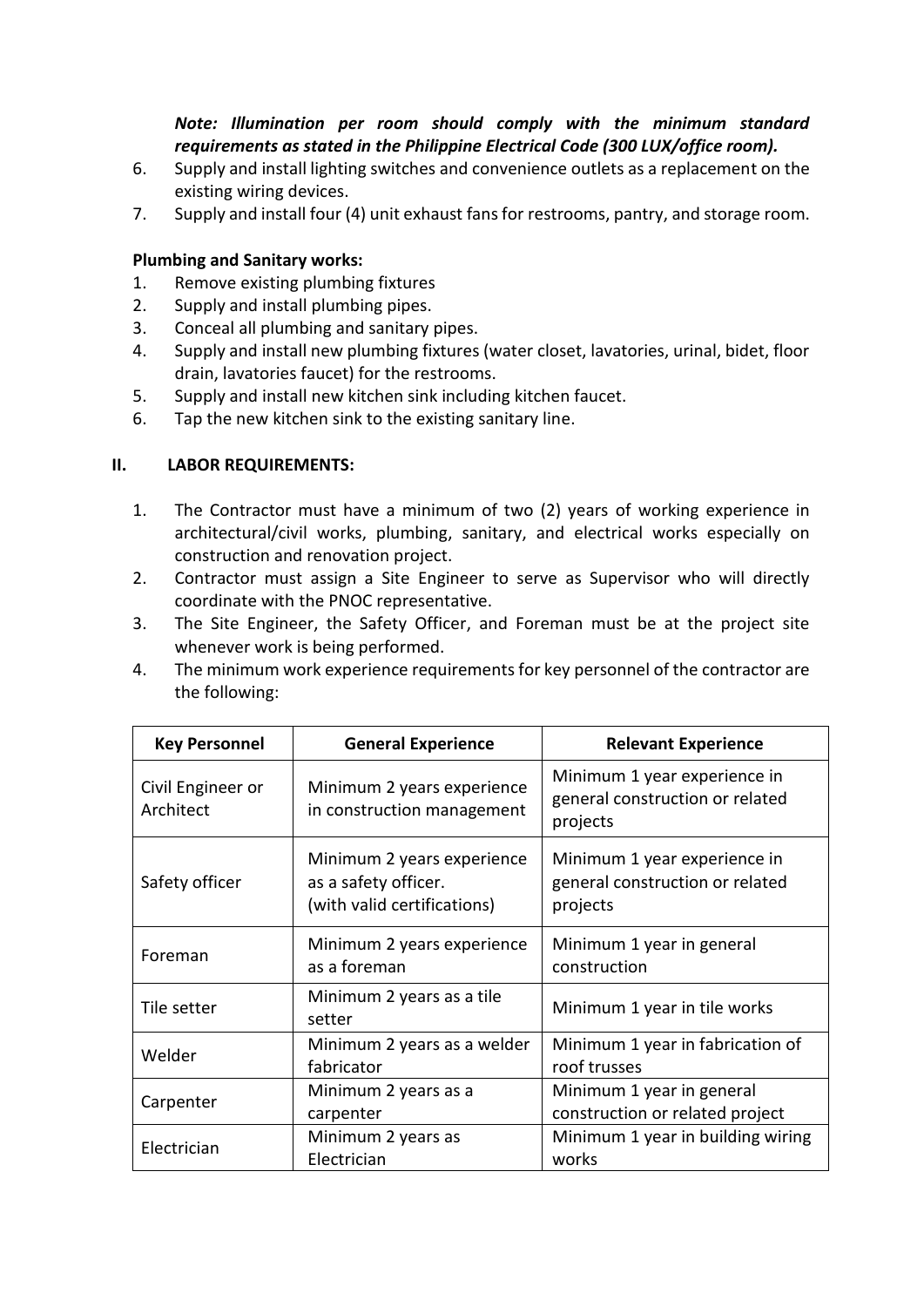| Plumber           | Minimum 2 years as Plumber                | Minimum 1 year in general<br>construction or related project                       |
|-------------------|-------------------------------------------|------------------------------------------------------------------------------------|
| Painter           | Minimum 2 years as a<br>Painter           | Minimum 1 year in general<br>construction or related project                       |
| Ceiling Installer | Minimum 2 years as a Ceiling<br>Installer | Minimum 1 year in construction<br>projects, especially in ceiling<br>installation. |

# **III. MATERIALS REQUIREMENTS:**

# *A. Civil and Architectural works:*

- 1. Floor tiles
	- 600 x 600 mm ceramic tiles for offices and hallway (dirty white)
	- 300 x 300 mm ceramic tiles for restrooms flooring (non-slip, gray color)
	- 300 x 600 mm ceramic tiles for restroom walls (gloss finish, white color)
	- 300 x 300 mm ceramic tiles for kitchen sink table (gloss finish, white color)
- 2. Ceiling
	- Fiber Cement Board (4.5 mm thickness)
	- G.I Metal stud, metal furring (double), carrying channel and wall angle (0.6 mm thickness, 5 meters length)
- 3. Concrete hollow blocks (4 inches)
- 4. Cement
- 5. Drywall
	- Fire retardant (12.7 mm thickness, 4 feet X 8 feet)
	- Metal furring (98 X 32 X 5 mm,1 mm thickness,5 meters length)
- 6. Rebar (10 mm)
- 7. Roof trusses
	- The area to be covered is 252  $m<sup>2</sup>$
	- Designed should be signed and approved by a registered civil engineer.
	- The material should comply with the minimum standard requirements as stated in the Philippine National Standard for steel bars (PNS 59).
	- Materials should be coated with red oxide paint as a primer.
- 8. G.I long span color roof and accessories (0.5 mm thickness, white color).
- 9. G.I roof gutters (0.5 mm thickness) smoke stainless.
- 10. Roof insulation (P.E foam, heat rejected aluminum, 10 mm double sided, 1 meter X 50 meter)
- 11. Cashier window with PNOC sticker (4 X 3 feet, ½ inch thick, frosted glass with PNOC Sticker)
- 12. Korean window blinds (refer to attached key plan).
- 13. Fabricated kitchen cabinet
- 14. Doors and Door jambs.
	- Door closer and door lock set for glass doors at the main door of the building and side door of the conference room.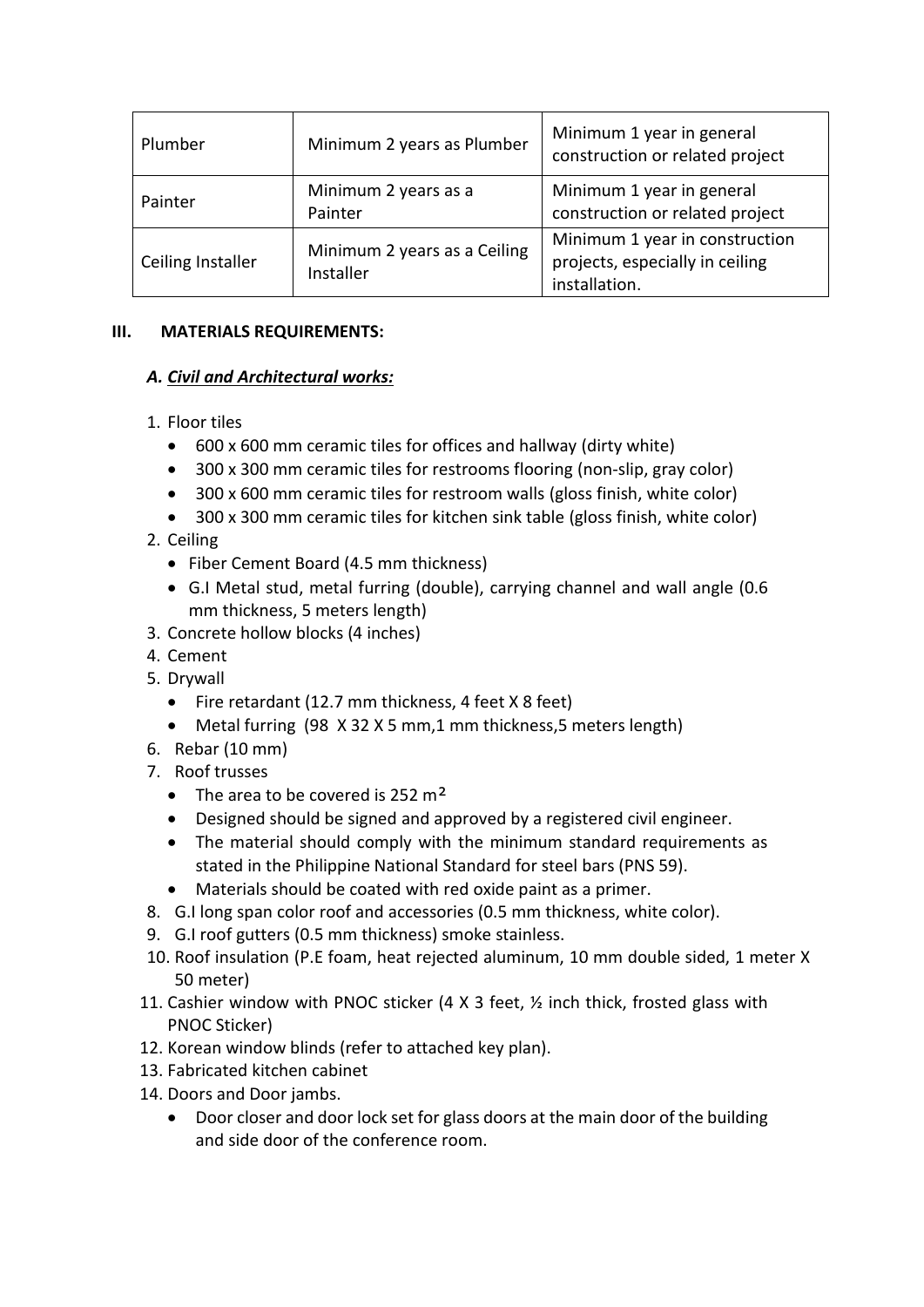- Flush wooden doors and door jambs (dimensions are based on existing provision) for offices, pantry, restrooms, and storage room.
- Doors should have door closers and door locks.
- 15. Paint and painting materials for;
	- $\bullet$  Interior walls (458 m<sup>2</sup>)
	- Exterior walls  $(151 \text{ m}^2)$
	- $\bullet$  Ceiling (187 m<sup>2</sup>)
	- Parapet wall  $(30.5 \text{ m}^2)$
	- Drywall  $(54 \text{ m}^2)$
	- $\bullet$  Baseboard (28 m<sup>2</sup>)
	- Primer (latex paint, one coat)
	- Finishing paint (semi-gloss latex, acrylic-based, two coat)

16. Office nameplate for office identification

- Font type (Optima)
- Font size (4 inches)
- Nameplate materials (Engrave to PVC)
- 17. Restroom partition wall (pin louver toilet partition wall)
- 18. Consumables
	- Blind rivet  $(5/32 \times 34)$
	- Black screw 1 inch
	- Welding rods
	- Cutting disc 4 inch diameter
	- Grinding disc 4 inch diameter
	- Tex screw
	- Water stop sealant
	- $\bullet$  Drill bit (5/32)
	- Hinges (3 inch)
	- Tile adhesive
	- Gravel and Sand
	- G.I wire (Gauge 16)

# *B. Electrical works:*

- 1. Conductor wires for lighting and power supply (3.5 mm² THHN copper wire)
- 2. Local area network cables for local area network (CAT 5E)
- 3. Electrical conduit pipes and fittings (Electrical Metallic Tubing "EMT")
- 4. Lighting fixtures (color rendering index should be 5000K to 6000K)
	- LED light (recessed type, 2 X 18 watts T8 on industrial type prismatic louver)
	- LED light (recessed type, 2 X 18 watts T8 on industrial type prismatic louver, with battery pack 2 hrs. back time capacity)
	- LED circular light (18 Watts, recessed type)
	- LED circular light (18 watts, with battery pack 2 hrs. backup time capacity, recess type)
	- LED bulbs and receptacles (9 watts)
	- LED bulbs (2 watts, warm white)
- 5. Wiring devices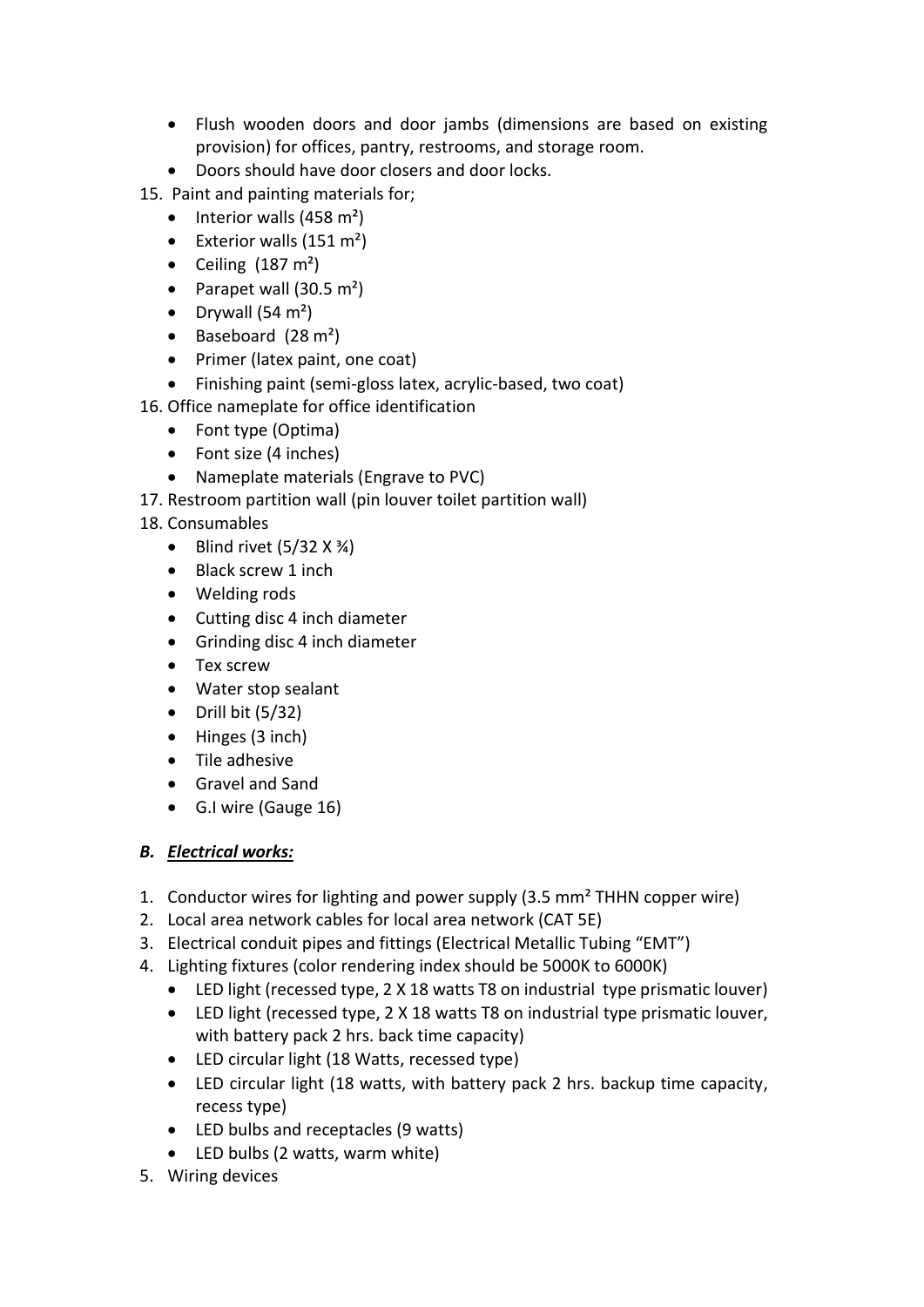- Switches (1 gang, 2 gang, 3 gang) 10 Amps capacity
- Duplex convenience outlets 15 Amps capacity
- Air conditioning outlet
- Circuit breaker and panelboard (refer to attached load schedule)
- Wall-mounted exhaust fans for restrooms, storage room and, Pantry (300 watts)
- 6. Consumables
	- Electrical tape
	- Wire nut (for American wire gauge # 12-14)
	- Octagon box (4 inch, galvanize)
	- Electrical metallic tubing connectors
	- Electrical metallic tubing Straight connector with bushing
	- Hanger and support

# *C. Plumbing and Sanitary works:*

- 1. PVC & PPR pipes and fittings
	- 25 mm diameter pipes and fittings for Kitchen sink connection for sewer tapping
	- 75 mm diameter pipes and fittings for downspout
	- 100 mm diameter pipes and fittings for sewer line
	- Elbow 4 inches diameter  $(90^\circ, 45^\circ)$
	- Elbow 3 inches diameter  $(90^\circ, 45^\circ)$
	- Elbow 2 inches diameter (90˚, 45 ˚)
	- PVC Y- Connector (4 inch X 2 inch)
	- PVC Y- Connector (4 inch X 4 inch)
	- Floor cleanout (4 inches diameter)
	- PPR TEE coupling  $\frac{1}{2}$  inch
	- PPR elbow  $\frac{1}{2}$  inch (90<sup>°</sup>)
- 2. Plumbing fixtures
	- Lavatories
	- Urinal
	- Water closet (push button, dual flush)
	- Kitchen sink (stainless 304)
	- Faucets (lavatory and kitchen)
	- Floor drains (stainless 304)
	- Bidet (stainless 304)
	- Tissue and soap holder
	- PPR gate valves (12.7 mm)
	- Angle valve (1 way and 2 way) 12.7 mm
- 3. PPR pipe 20 mm diameter for water supply
- 4. Consumables
	- Teflon
	- PVC solvent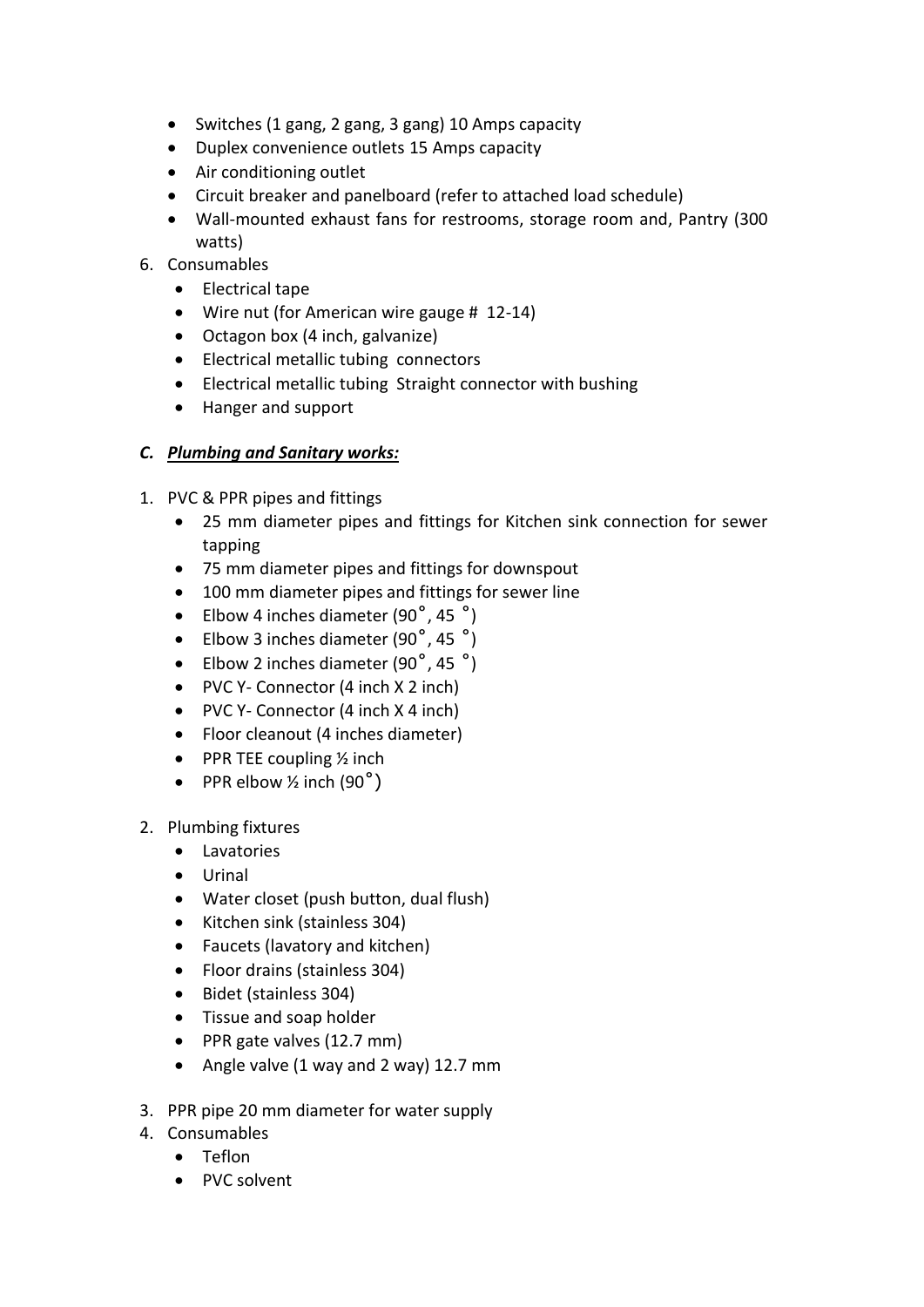- PVC Clamp
- Flexible hose ½ inch

# **IV. BILL OF QUANTITIES**

The contractor may refer to the table below for the preparation of the Bill of Quantities.

| Item           | Description                                                                              | Qty | Unit | <b>Unit Cost</b> | Total |
|----------------|------------------------------------------------------------------------------------------|-----|------|------------------|-------|
| No.            |                                                                                          |     |      |                  | Cost  |
| $\mathbf{1}$   | <b>General Requirements</b>                                                              |     |      |                  |       |
|                | Mobilization/Demobilization                                                              |     |      |                  |       |
|                | <b>Permits and Licenses</b>                                                              |     |      |                  |       |
|                | <b>Safety Requirements</b>                                                               |     |      |                  |       |
|                |                                                                                          |     |      | Subtotal         |       |
| $\overline{2}$ | Materials                                                                                |     |      |                  |       |
| А.             | Material for Civil & Architectural<br>works                                              |     |      |                  |       |
|                | Roof trusses for the area 252 m <sup>2</sup>                                             |     |      |                  |       |
|                | G.I. long span color roof and<br>accessories for the area 252 m <sup>2</sup>             |     |      |                  |       |
|                | G.I. roof gutters (304 stainless)                                                        |     |      |                  |       |
|                | Roof insulation (1 m X 50 m)/roll                                                        |     |      |                  |       |
|                | Ceiling board and frame for the<br>area of $187 \text{ m}^2$                             |     |      |                  |       |
|                | Doors, Door jambs, and<br>accessories.<br>6 sets of 80 cm width<br>4 sets of 70 cm width |     |      |                  |       |
|                | Drywall and furring for the area of<br>54 $m2$                                           |     |      |                  |       |
|                | Pin louver restroom partition wall<br>complete with hinges and lockset                   |     |      |                  |       |
|                | Korean window blinds                                                                     |     |      |                  |       |
|                | Cashier window with PNOC sticker                                                         |     |      |                  |       |
|                | Fabricated kitchen cabinet                                                               |     |      |                  |       |
|                | Office nameplate for office<br>identification                                            |     |      |                  |       |
|                | Ceramic tiles for offices floor,<br>Hallways, Restroom walls & floor,<br>Kitchen table.  |     |      |                  |       |
|                | Painting works for interior walls,<br>exterior walls, and ceiling<br>(area of 881 $m2$ ) |     |      |                  |       |
|                | Rebar (10mmø, 7.5 m)                                                                     |     |      |                  |       |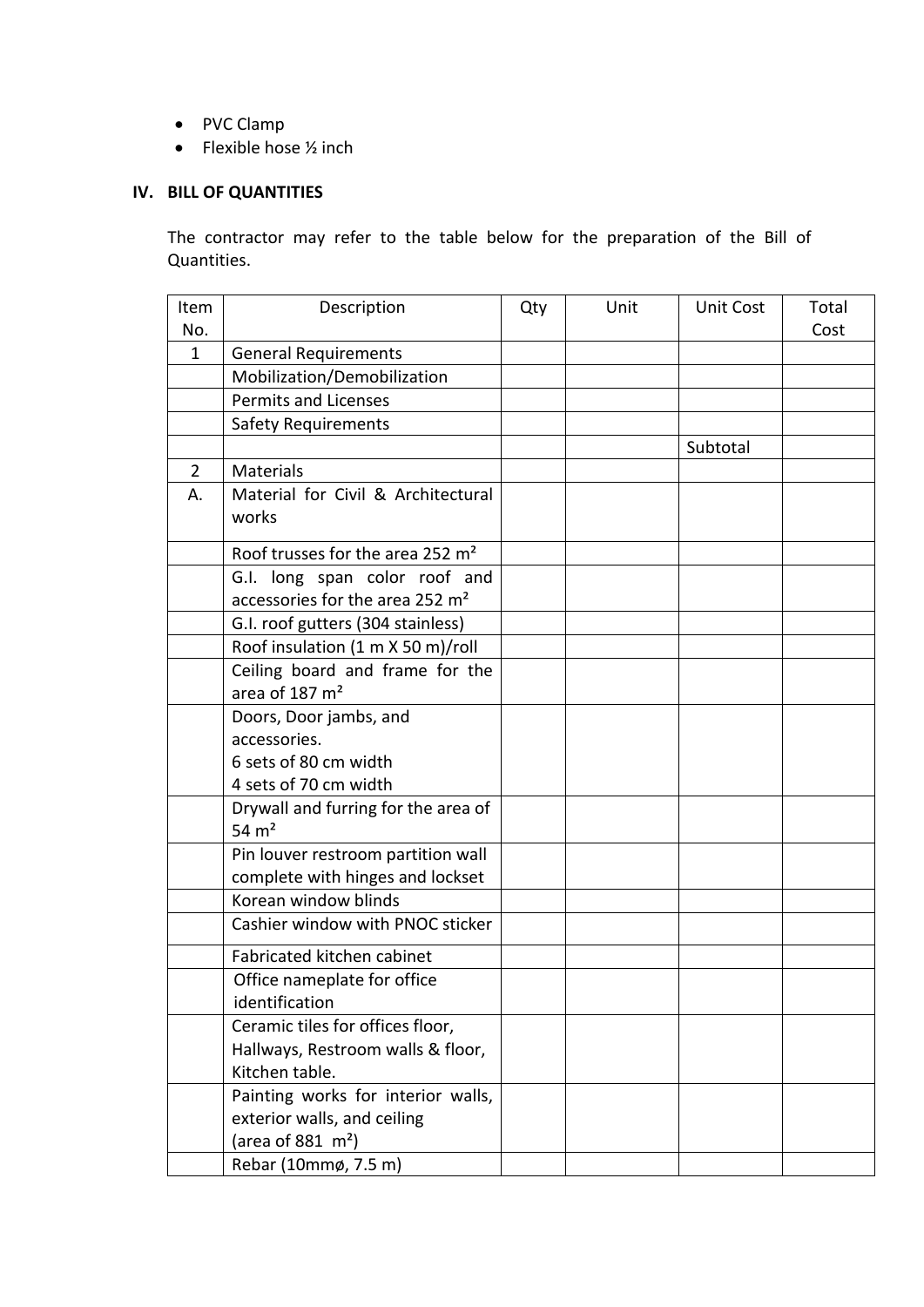|    | Cement                                                   |  |  |
|----|----------------------------------------------------------|--|--|
|    | Concrete hollow blocks                                   |  |  |
| B. | <b>Electrical works</b>                                  |  |  |
|    | Copper wire 3.5 mm <sup>2</sup> THHN                     |  |  |
|    | (lighting and power system)                              |  |  |
|    | Local area network cable (CAT 5E)                        |  |  |
|    | Electrical conduit pipes and fittings                    |  |  |
|    | (Electrical Metallic Tubing "EMT")                       |  |  |
|    | Flexible metal conduit (FMC, 1/2                         |  |  |
|    | inch)                                                    |  |  |
|    | LED circular light (18 Watts)                            |  |  |
|    | LED circular light 18 watts (with                        |  |  |
|    | battery pack)                                            |  |  |
|    | LED LIGHT (2 x 18W T8 on                                 |  |  |
|    | Industrial type prismatic louver)                        |  |  |
|    | LIGHT (2 x 18W T8 on<br>LED                              |  |  |
|    | Industrial type prismatic louver)                        |  |  |
|    | with battery pack                                        |  |  |
|    | LED bulbs light (9 Watts)                                |  |  |
|    | LED circular light (2 Watts)                             |  |  |
|    | <b>ACU outlet</b>                                        |  |  |
|    | Duplex convenience outlets                               |  |  |
|    | Switch (1 gang)                                          |  |  |
|    | Switch (2 gang)                                          |  |  |
|    | Switch (3 gang)                                          |  |  |
|    | Main Circuit breaker                                     |  |  |
|    | Wall-mounted exhaust fans                                |  |  |
|    | Electrical consumables (octagon                          |  |  |
|    | box, Electrical tape, Wire-nut,                          |  |  |
|    | locknut and bushing, EMT                                 |  |  |
|    | connectors,<br><b>FMC</b><br>connectors,                 |  |  |
| C. | Hanger and support)<br>Plumbing works                    |  |  |
|    |                                                          |  |  |
|    | PVC pipes and fittings for plumbing<br>and sanitary line |  |  |
|    | PVC pipes and fittings for sewer                         |  |  |
|    | line                                                     |  |  |
|    | <b>PVC</b><br>fittings<br>for<br>pipes<br>and            |  |  |
|    | downspouts                                               |  |  |
|    | PPR pipes and fittings for water                         |  |  |
|    | supply.                                                  |  |  |
|    | Clean-out cup                                            |  |  |
|    | Plumbing<br>fixtures<br>(lavatories,                     |  |  |
|    | urinals, water closet, kitchen sink                      |  |  |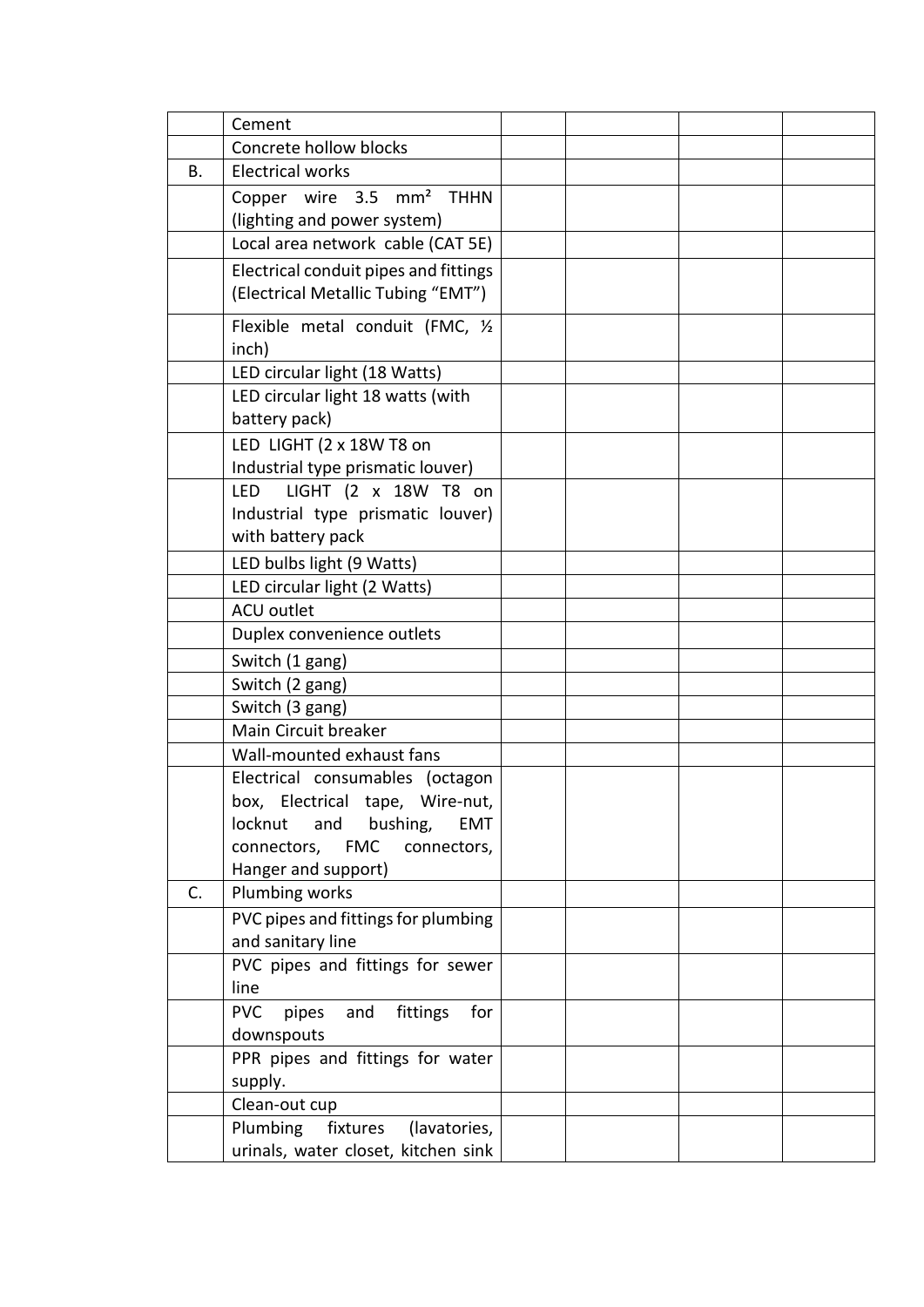|                | and faucet, floor drains, bidet,               |  |          |  |
|----------------|------------------------------------------------|--|----------|--|
|                | valves and flexible hoses)                     |  |          |  |
|                |                                                |  | Subtotal |  |
| 3              | Labor Cost                                     |  |          |  |
|                | Site Engineer                                  |  |          |  |
|                | <b>Safety Specialist</b>                       |  |          |  |
|                | Foreman                                        |  |          |  |
|                | Skilled personnel                              |  |          |  |
|                | (Electrician, Plumber, Welder, Tile            |  |          |  |
|                | setter, Ceiling installer, Painter,            |  |          |  |
|                | Mason                                          |  |          |  |
|                |                                                |  | Subtotal |  |
| 4              | Equipment                                      |  |          |  |
|                | Hand tools and Power tools                     |  |          |  |
|                |                                                |  | Subtotal |  |
|                |                                                |  |          |  |
| 5              | Mark up                                        |  |          |  |
|                |                                                |  |          |  |
| 6              | <b>Total Project Cost</b>                      |  |          |  |
|                |                                                |  |          |  |
| $\overline{7}$ | Value Added Tax                                |  |          |  |
|                |                                                |  |          |  |
| 8              | TOTAL PROJECT COST (Inclusive of<br>all taxes) |  |          |  |

# **V. PROJECT EXECUTION REQUIREMENTS:**

#### **A. Methodology Requirement**

1. The contractor shall perform the works as follows:

Civil and Architectural works:

- Dismantle all ceiling frames, ceiling boards, including lighting fixtures and wires.
- Remove existing G.I roofing, wooden trusses, and roof gutters.
- Replace and fabricate steel trusses.
- Install new G.I roofing.
- Install new roof gutters and downspouts.
- Remove all floor and wall tiles in restrooms and pantry area.
- Dismantle and remove floor carpets at offices and hallway.
- Remove existing wooden baseboard.
- Install new 600 x 600 mm ceramic floor tiles for offices and hallway.
- Prepare walls in restrooms for installation of ceramic wall tiles.
- Install 300 x 300 mm floor tiles including floor drain on restroom and pantry.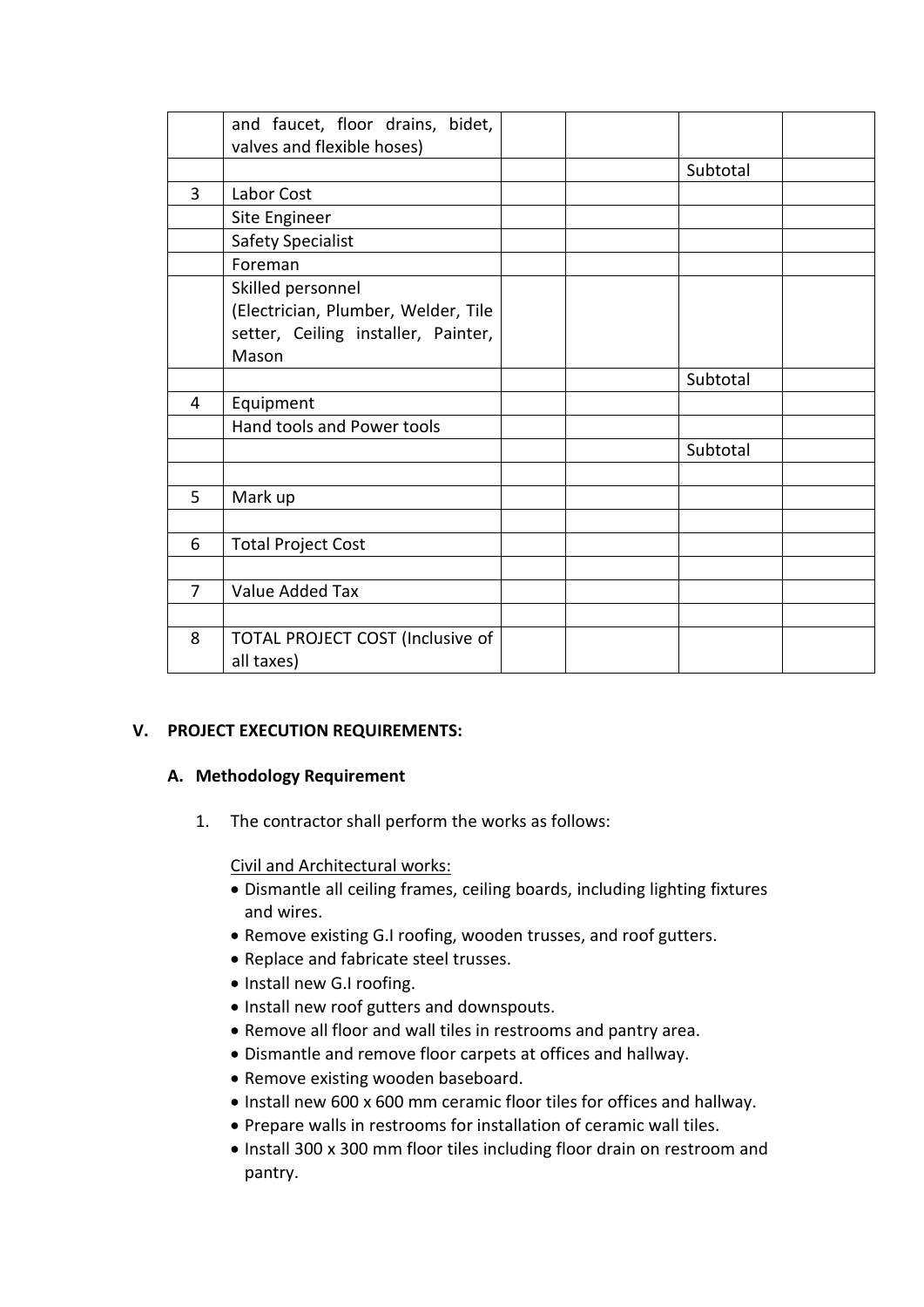- Install 300 x 600 mm wall tiles on the male and female restroom.
- Install restroom partition door.
- Install new ceiling: Use 4.5 mm Fiber cement boards on light metal frames.
- Cut ceiling board in provision for the installation of lighting fixtures/
- Provide 600 x 600 mm manhole.
- Rehabilitate existing glass doors at the main entrance and side conference area.
- Install new wooden doors including door jamb and locksets.
- Paint ceiling, interior, and exterior walls. (all painting materials and chemicals to be used should have a material data sheet)
- Paint baseboard.
- Install cashier window.
- Rehabilitate sink table, including kitchen cabinet.
- Haul and properly dispose of debris outside PIP: Hauling permit should be acquired.

#### Mechanical works:

- Remove existing plumbing fixtures in the restrooms.
- Layout PPR pipeline for water provision on the restroom.
- Layout PVC pipeline for plumbing fixtures connected to the existing sewer line.
- Conceal all plumbing pipes.
- $\bullet$  Install new plumbing fixtures on the male and female restroom.
- Install new kitchen sink and kitchen faucet.
- Topping of kitchen sink drainage to the existing sewer line.
- Install new downspout from roof gutters going to catch basin.

#### Electrical works:

- Remove existing lighting fixtures, wires, wiring devices, and conduits.
- Rewire lighting and power supply including local area network.
- Conceal all electrical wirings using electrical metallic tubing (EMT) pipes and flexible metal conduit (FMC).
- Install new circuit breaker and panel board.
- Install new wiring devices (switch and convenience outlet)
- Install new lighting fixtures.
- Install 4 units of wall-mounted exhaust fans at the pantry, storage room, and restrooms.
- 2. For the roofing, tiles and paint, the Contractor shall first mock-up 3 selective colors or design for approval of PNOC before installation.

#### **B. General Conditions**

1. A joint inspection must be conducted by the Contractor and PNOC Representatives on the specific works to be done for the project.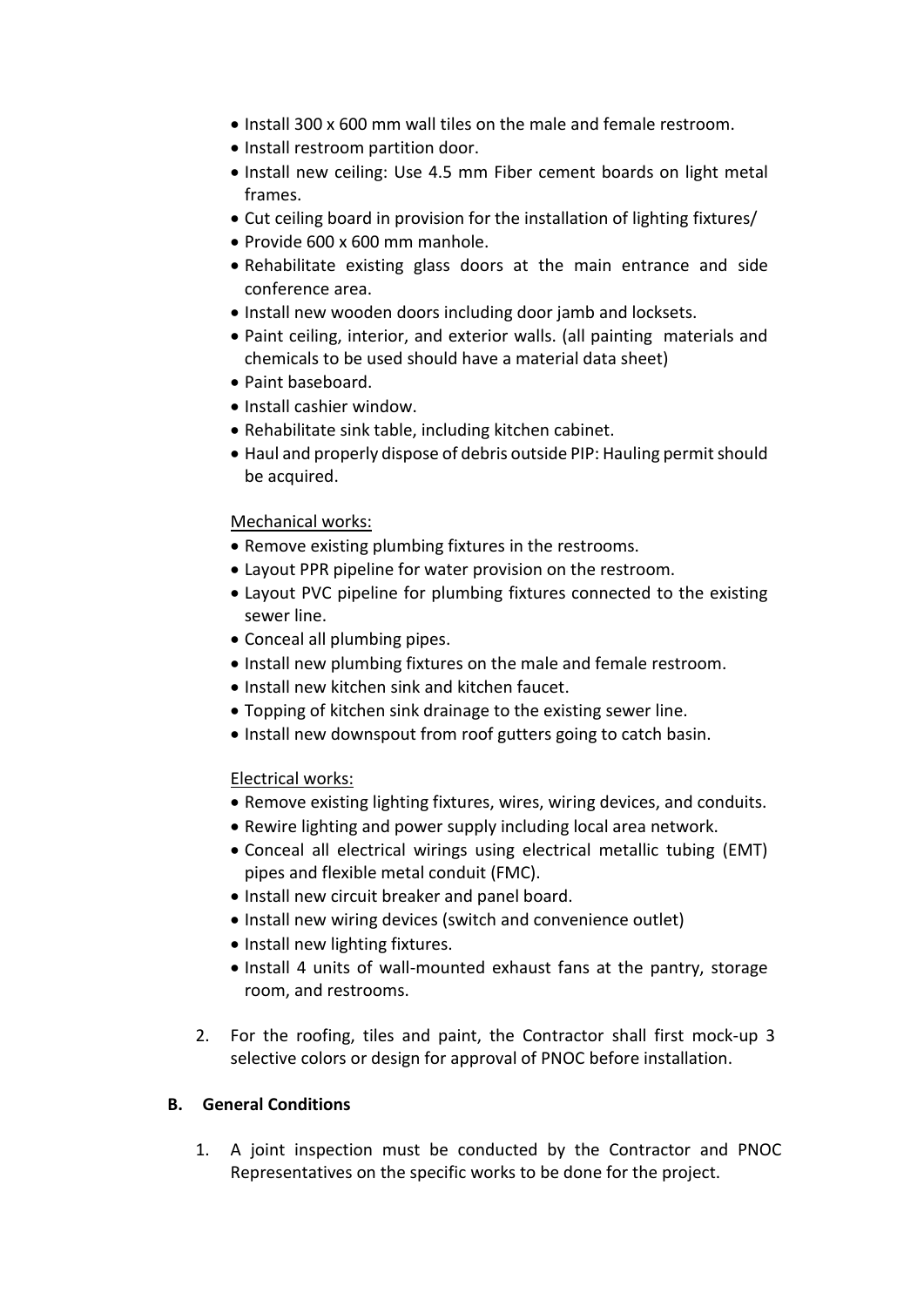- 2. The Bidder is required to inspect and examine the site and the surroundings of the proposed project to arrive at an estimate of the labor, materials, and equipment necessary to carry out the work.
- 3. The contractor is required to secure the required surety, performance, and guarantee bonds prior to the commencement of work.
- 4. The contractor shall secure all necessary permits before starting the activity.
- 5. The contractor is required to submit the following items subject to the approval of PNOC within 15 days after issuance of Notice To Proceed:
	- a. Construction Methodology/Detailed Plan
	- b. Inspection and Test Plan
	- c. BOQ with Weighted Percentage
	- d. Manpower Histogram
	- e. Tools and Equipment Histogram
	- f. Work Schedule and S-Curve; and
	- g. Safety Program

Failure to secure approval of the foregoing items after 15 days from the issuance of Notice to Proceed will be subject to a penalty of 1/10 of 1% of the total project cost per day of delay.

- 6. The winning contractor shall attend a scheduled kickoff meeting before the start of the project.
- 7. The contractor shall comply with the following requirements prior to execution of works:
	- a. PNOC Industrial Park Work Permit System; and
	- b. Safety and Health Orientations of all personnel to be conducted by PIP HSSE Officer.

Violating PNOC work permit process will be subject to a penalty of 1/10 of 1% of the total project cost.

- 8. The contractor must conduct proper planning and safety orientation meetings with all personnel involved in the work prior to commencement.
- 9. The contractor shall coordinate with the PNOC representative for the topping and isolation of the power supply for the equipment to be used.
- 10. Contractor shall conduct testing and commissioning of supply devices and equipment as witnessed by PNOC representative.
- 11. The contractor is required to coordinate all activities and work relative to the project with the PNOC representative for proper monitoring and coordination.
- 12. The contractor shall commence work on the agreed Start Date and shall carry out the work in accordance with the program of work submitted by the CONTRACTOR, as approved by the PNOC representative, and complete the project by the completion date as indicated in the TOR
- 13. The contractor shall be liable for all accident claims and other related claims arising from injuries and damages, which may occur in relation to the execution of the project.
- 14. The contractor shall hold PNOC and its personnel free from any and all liabilities for damages arising from injuries or liabilities to persons or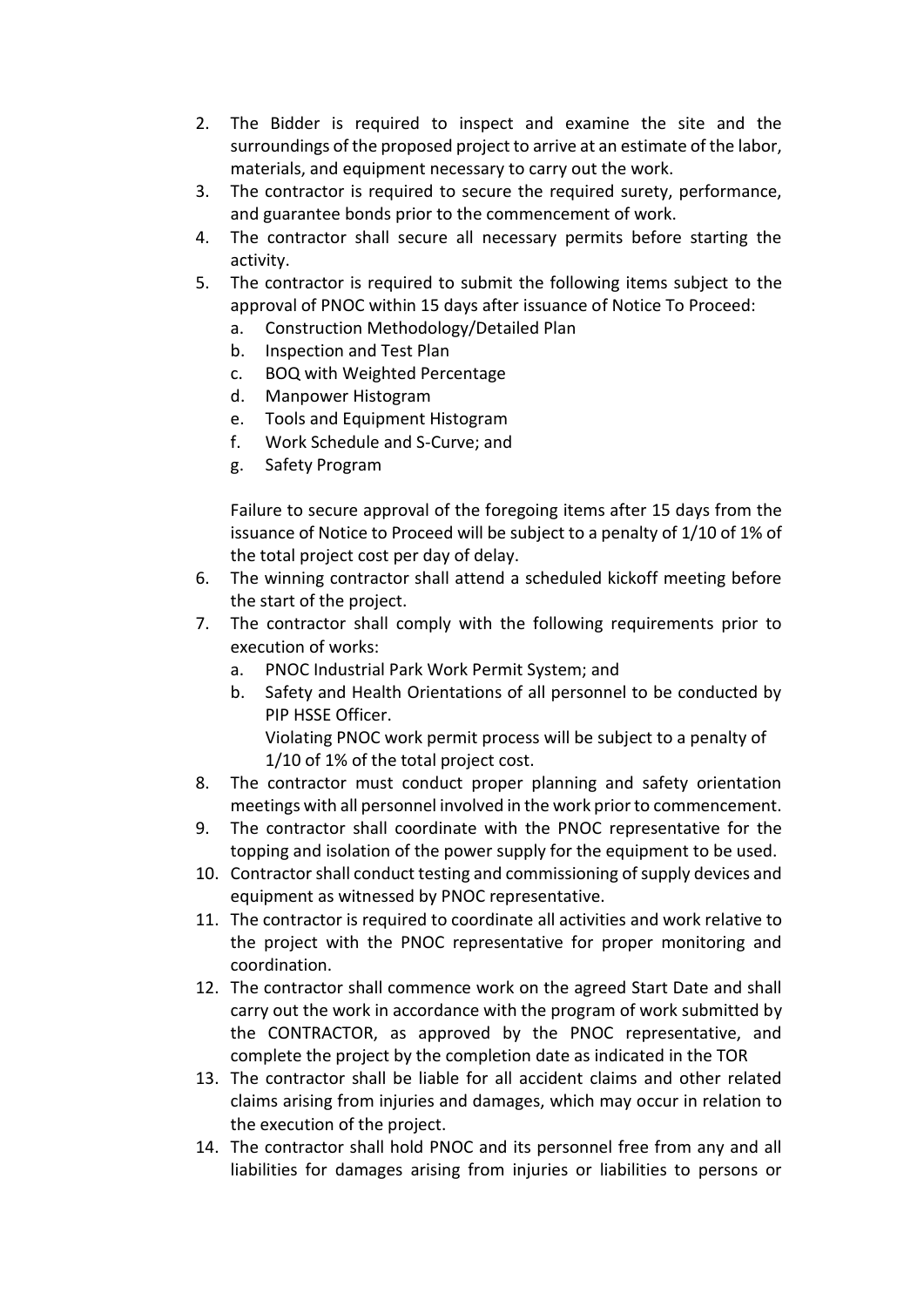damages to property occasioned by any act or omissions of the contractor including any and all expenses which may be incurred by PNOC and its personnel in the defense of any claim, action or suit.

- 15. The cost of any and all rework and/or restoration of damaged properties due to the Contractor's poor workmanship or negligence shall be borne by the contractor.
- 16. The Contractor must comply with RA 11058, DOLE DO 198-18, OSHS, and other requirements to include, among others, the use of personal protective equipment by all workers, installation of safety signage, proper ID, and observe PNOC Industrial Park rules and regulations on safety, security, and environment.
- 17. The work shall be executed in the best and thorough manner throughout the project timeline to the satisfaction of PNOC, as represented by its engineers and supervisors who will jointly interpret the meaning of the scope of work and its conditions and shall have the power to reject any work, method of accomplishing every part of work and material used which in their judgment are not fully in accordance with the specifications and/or description as provided in the scope of work and are deemed to be disadvantageous to PNOC.
- 18. The Contractor shall be liable for all direct and consequential damages arising out of any failure to perform the work in accordance with the schedule and with terms and conditions of the contract documents.
- 19. The Contractor shall submit to PIP representative Daily Accomplishment Report for construction monitoring purposes.
- 20. The Park operations shall be given priority on the phasing of works. The Contractor should therefore coordinate with the PIP representative and/or Duty Supervisor regarding the scheduling and phasing of works so as not to interrupt the Park operations during project implementation.
- 21. Contractor shall be liable for all fire and accident claims, and other related claims arising from injuries and damages, which may occur in relation to the execution of the project.
- 22. The contractor is required to submit the following documents:
	- a. Inspection certificate (to be issued during site inspection)
	- b. Product data and brochure (for the supplied materials and equipment)
	- c. As-built plan (signed and sealed by registered Architect/Engineers)

# **C. Site Possession**

1. The Contractor shall confirm that he has inspected the site where the work will be performed; that he is fully aware of the conditions which might affect the nature, extent, and cost of the work required; that PNOC shall in no way be responsible for any costs or expenses which may be incurred on account of the failure of the Contractor to make an accurate examination of present and/or assessment of future factors that may affect the cost of execution.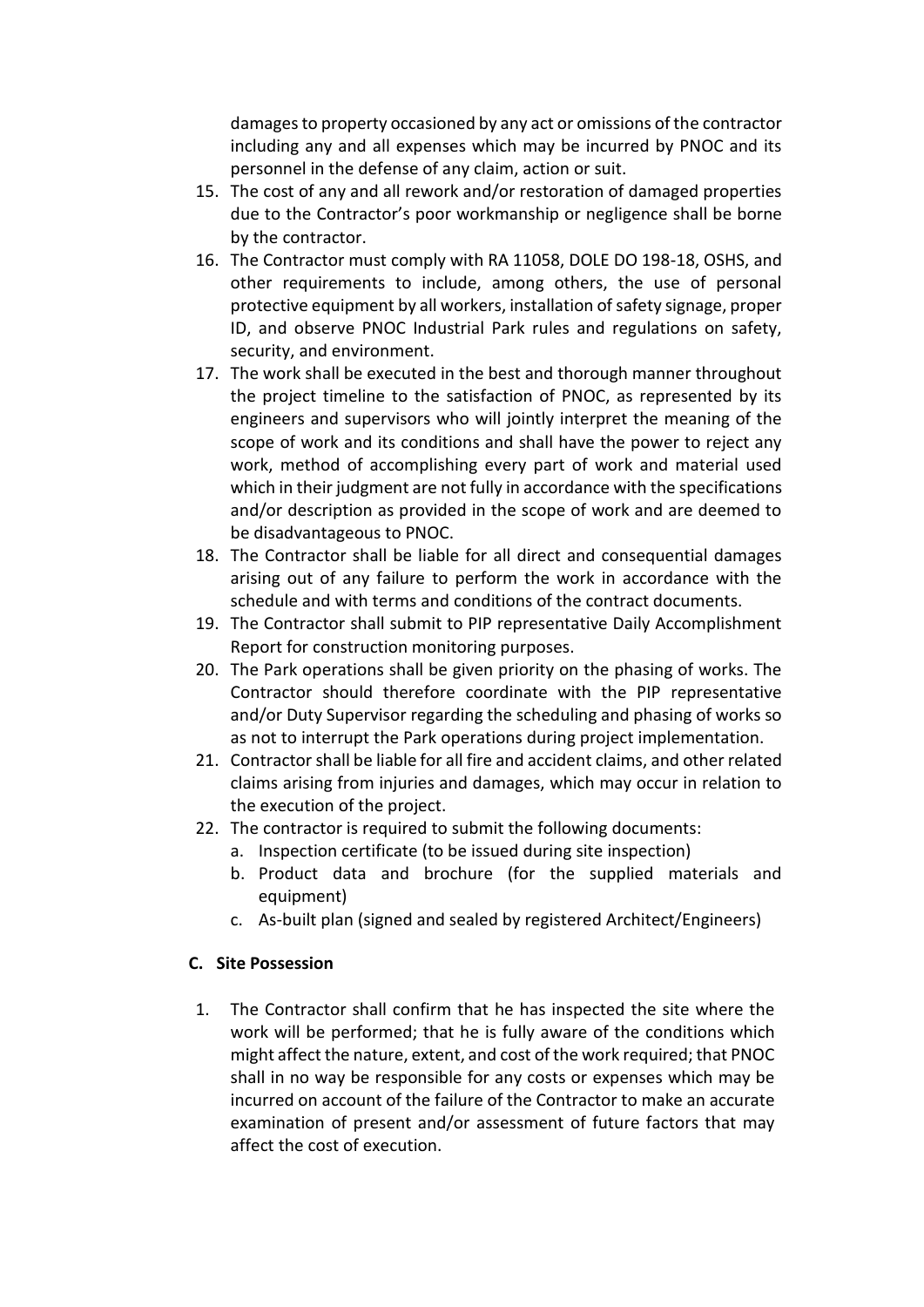- 2. The Park Management Department shall designate a specific area to be used by the CONTRACTOR as a temporary facilities/storage area/administration area in connection with the project.
- 3. The Contractor shall provide a kilowatt-hour sub-meter for monitoring electrical consumption during project execution.
- 4. Tapping of equipment and other related work shall be properly coordinated with the PNOC representative for the provision of electrical power sources for the equipment to be used.
- 5. The contractor shall provide a temporary office facility located in the motorpool area for the relocation of PNOC employees.
- 6. The Contractor shall examine all the issued documents relating to the work and must have verified all existing conditions at the site. No consideration will be given for any alleged misunderstanding or misinterpretation of the specifications and materials to be used or work to be done.
- 7. All works shall be properly coordinated with Park Management Department.

# VI. PROJECT DURATION

Work should be completed within ONE HUNDRED TWENTY (120) calendar days reckoned from the date of receipt of the Notice to Proceed.

Work should start from 8:00 AM – 5:00 PM weekdays and weekends including holidays

*NOTE: Delays due to work stoppage ordered by PNOC shall not be counted against the set completion date.*

# VII. WARRANTY PROVISIONS

The warranty shall be One (1) year reckoned from the date of final turn-over and acceptance.

# **VIII. DEFINITION OF SIMILAR PROJECTS**

A Project that involves renovation and rehabilitation of buildings.

| Duly | authorized | to | sign | the Proposal | for and | behalf | of: |
|------|------------|----|------|--------------|---------|--------|-----|
|      |            |    |      |              |         |        |     |

Date: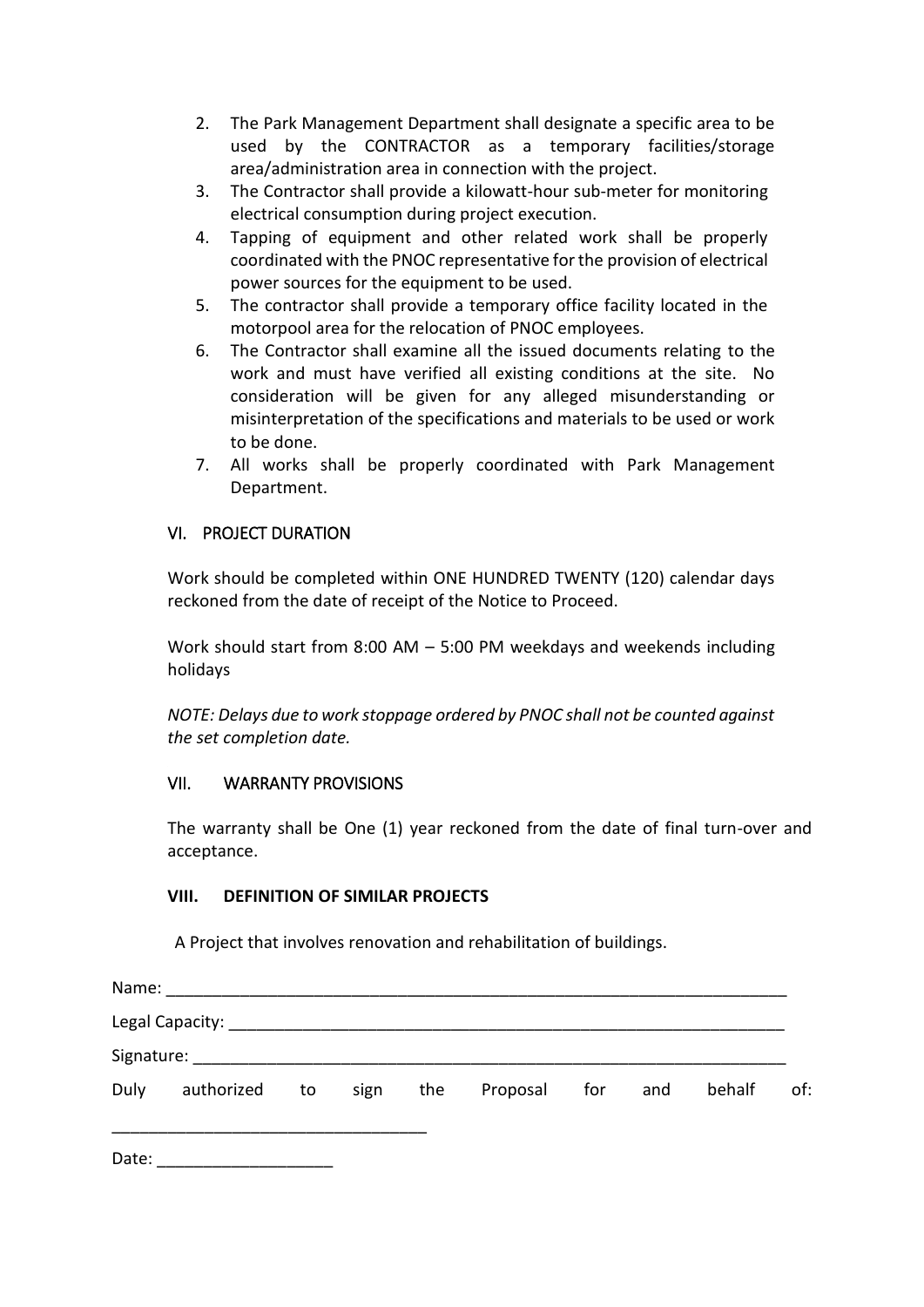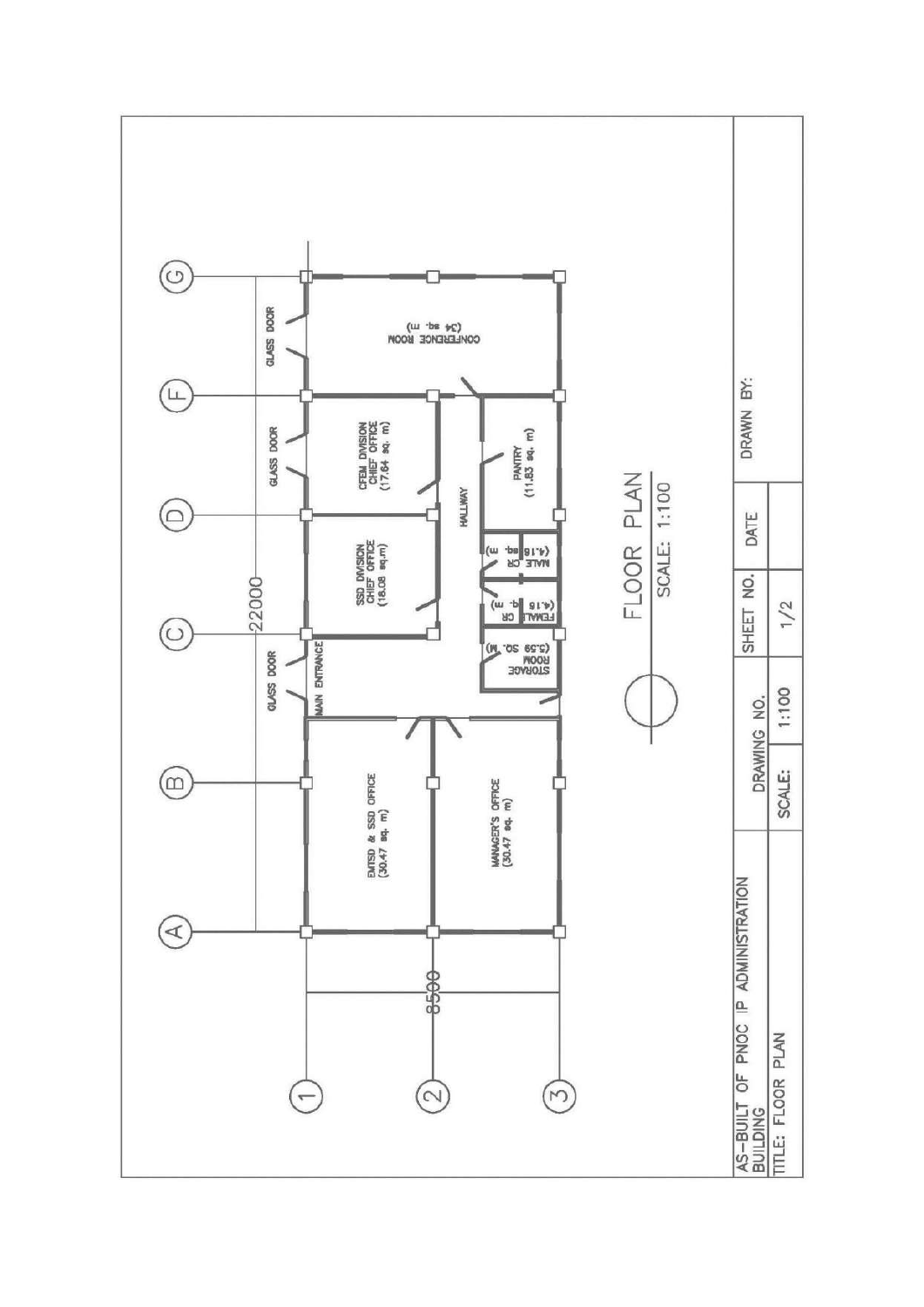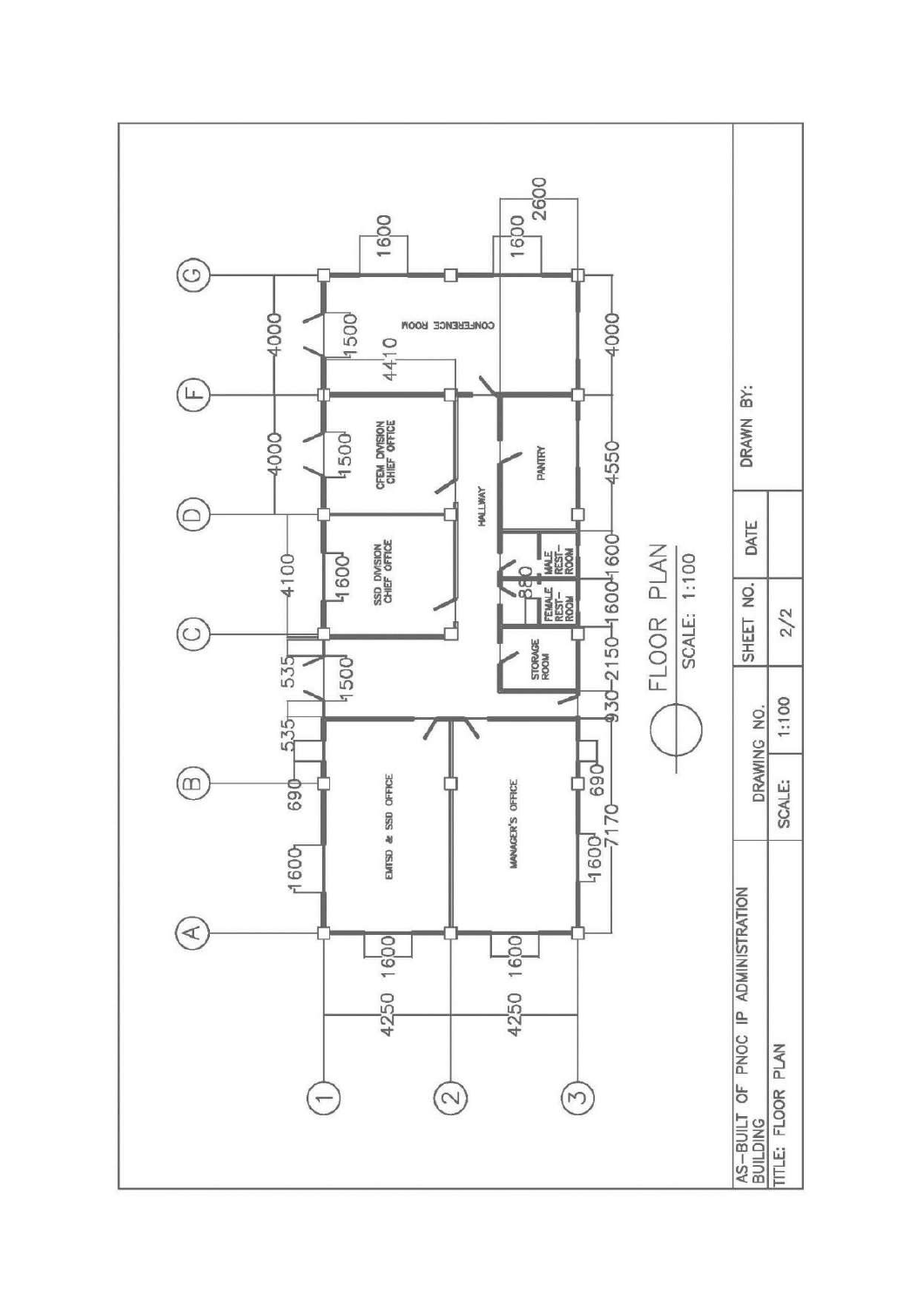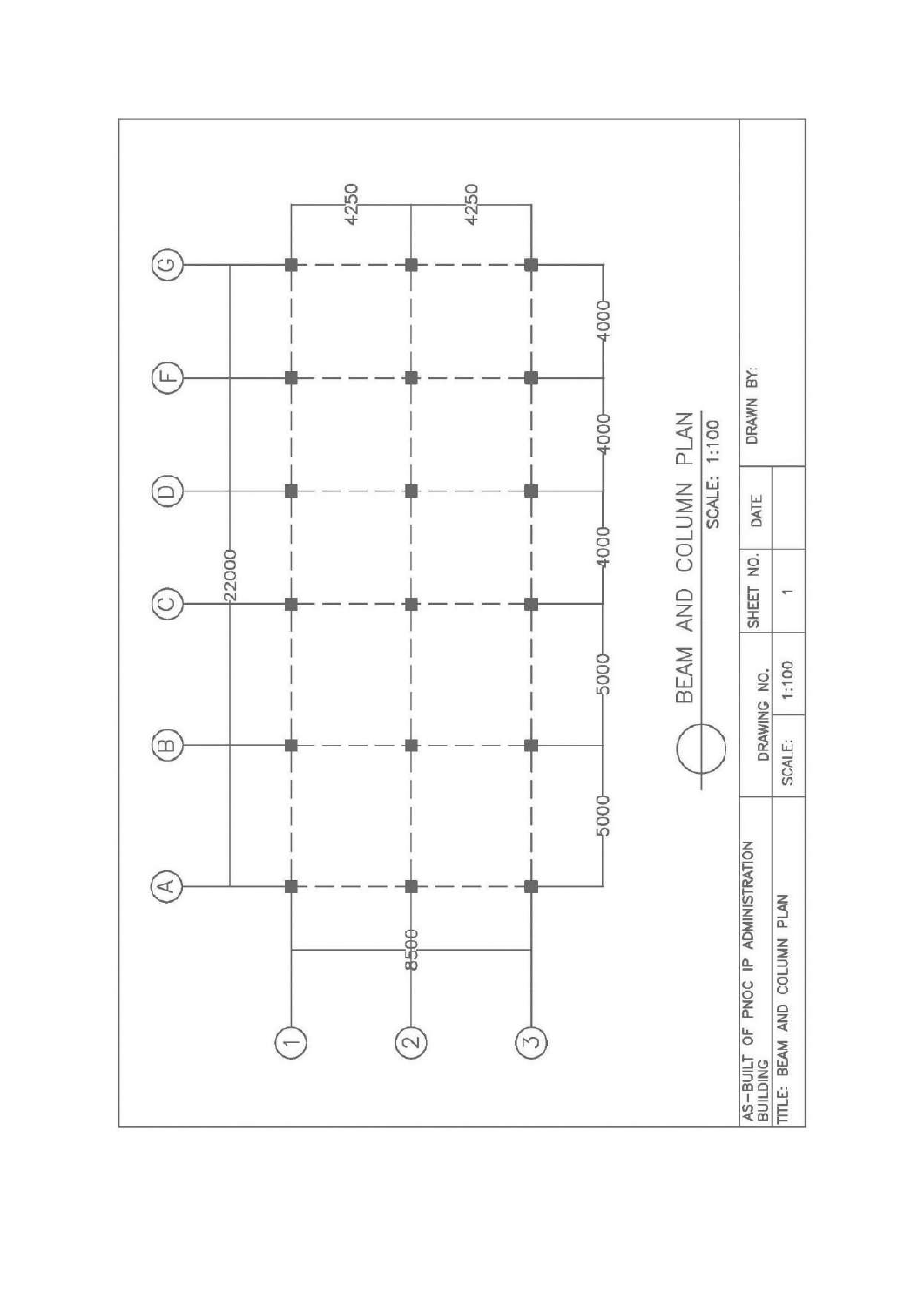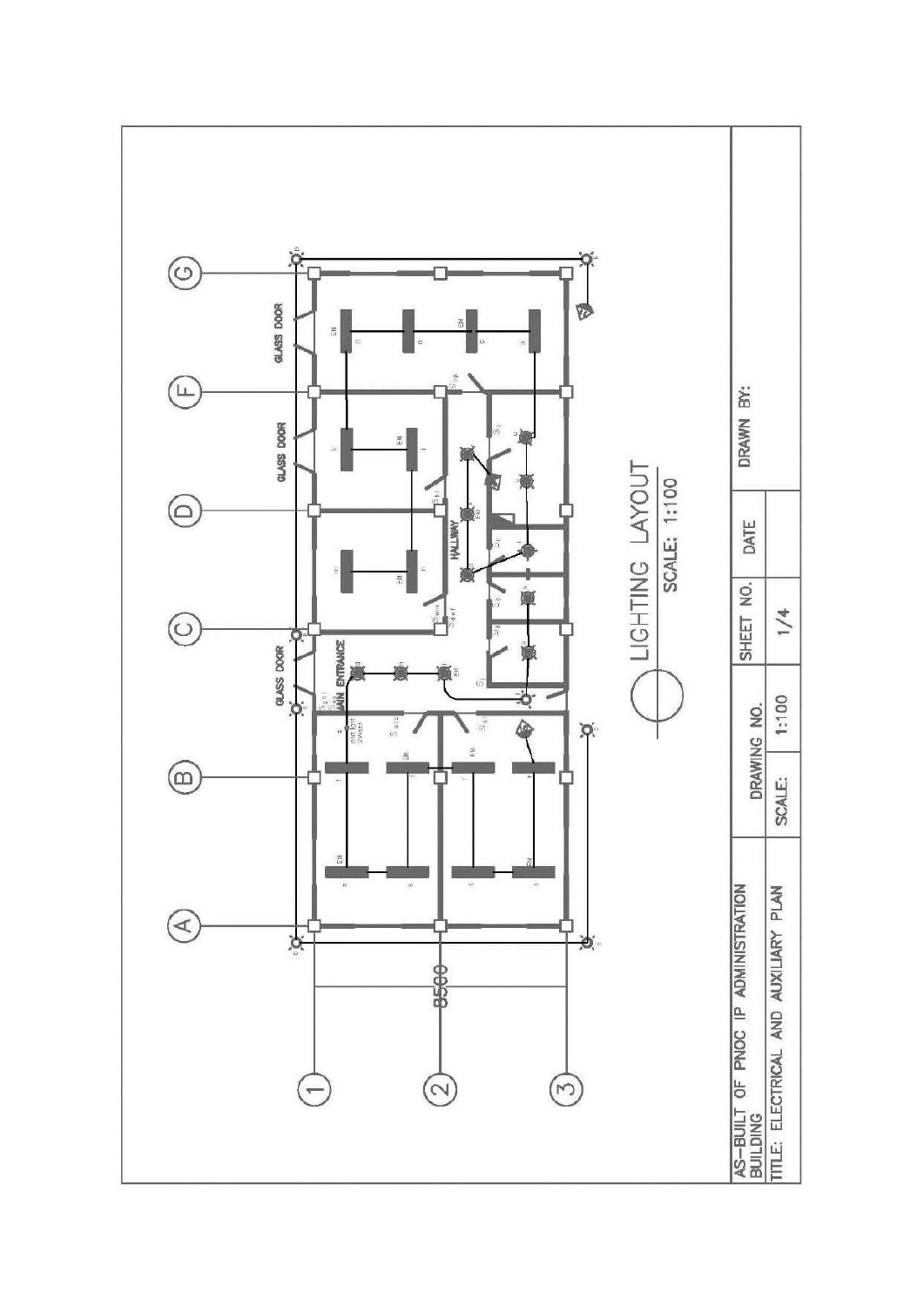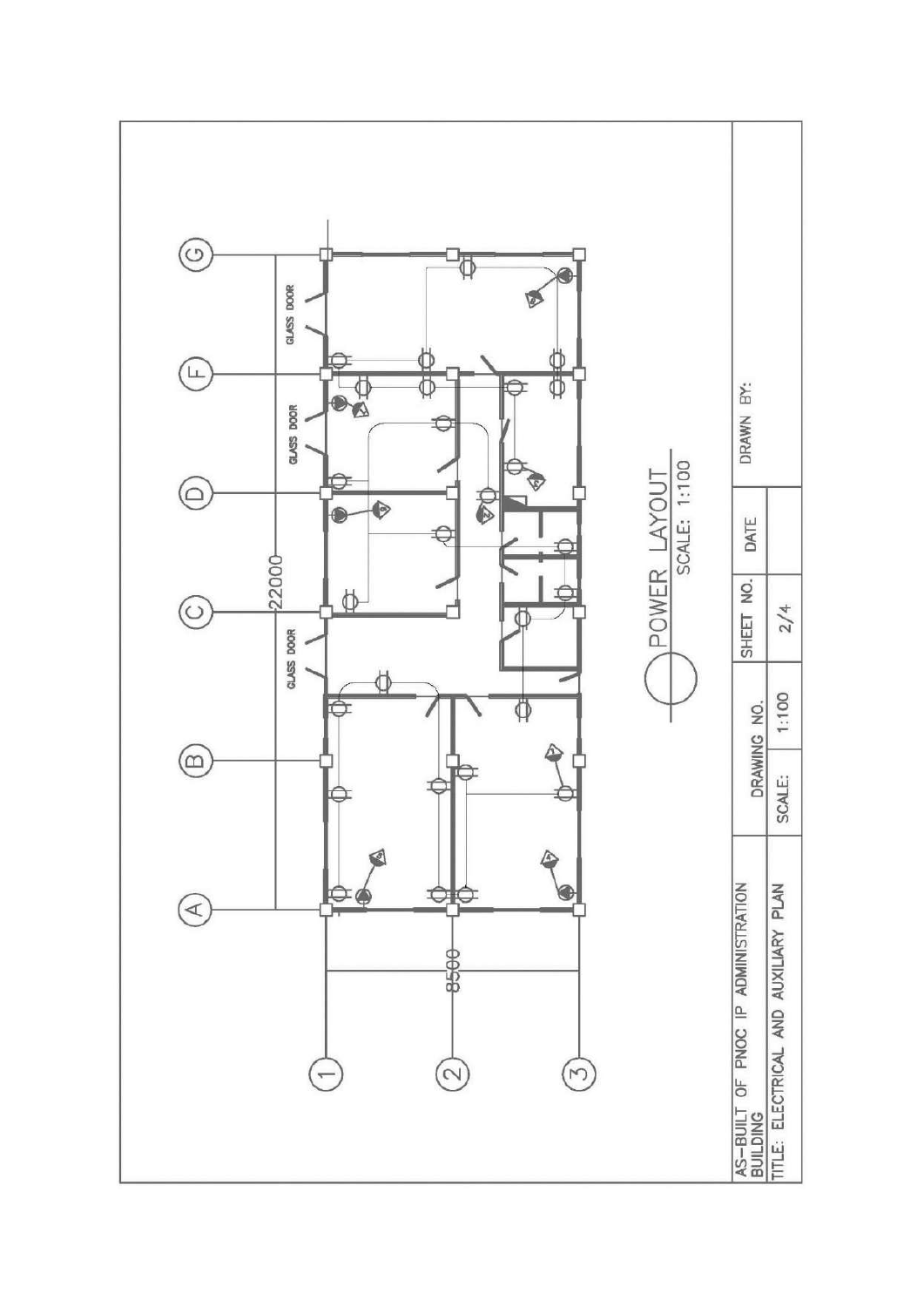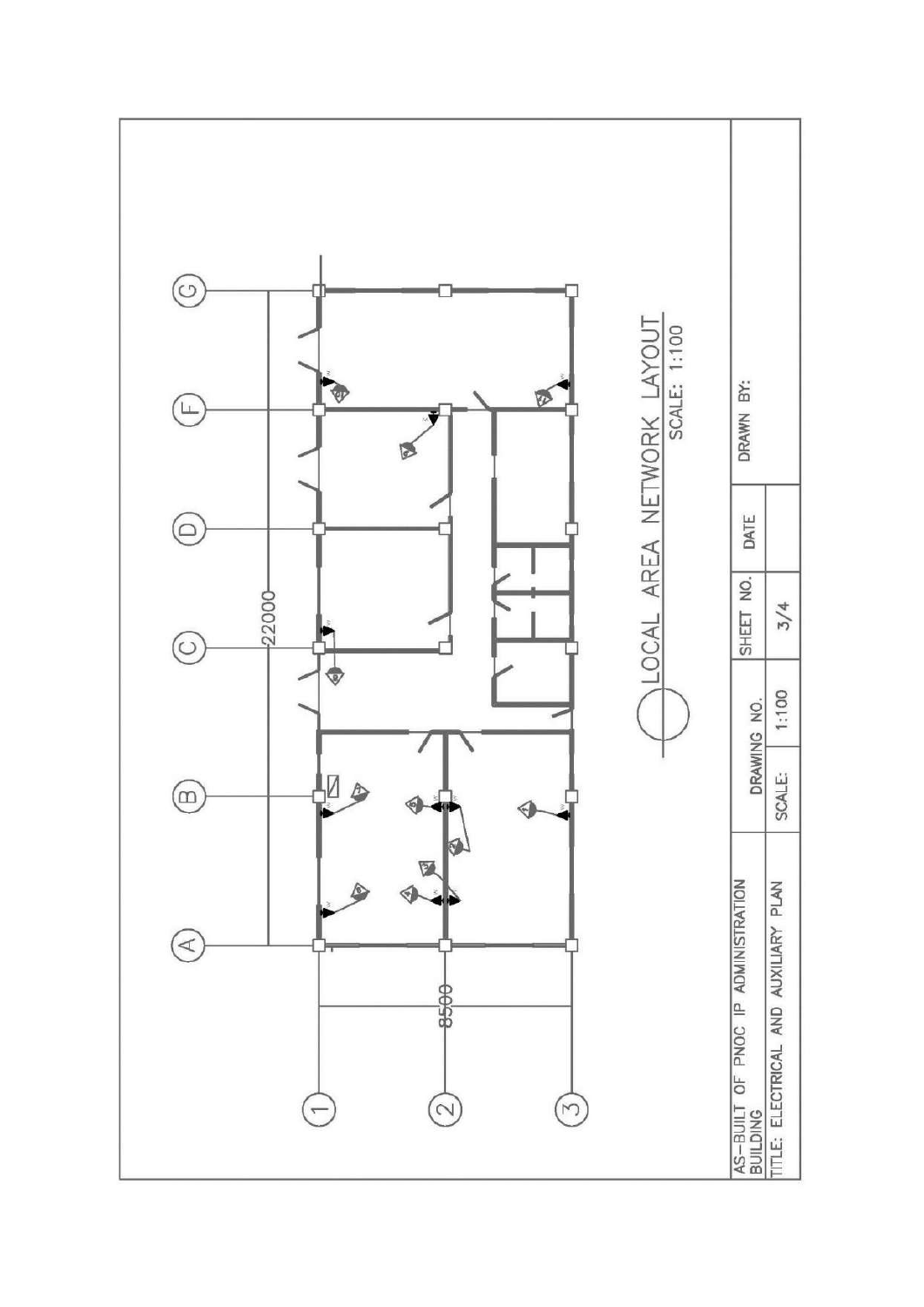| WIRE'S AND CONDUIT<br>SURFACE MOUNTED WITH SWING DEAD FRONT COVER<br>$2 - #5.5mm2$<br>$2 - 43.5$ mm <sup>2</sup> | BREAKER<br>30 A.T<br>$30 A \cdot T$<br>30 A.T<br>30 A.T<br>30 A.T<br>30A.7<br>30 A.T<br>30 A.T<br>40 A.T<br>30 A.T<br>$30 A.T$<br>30 A.T<br>$(\mathbb{A}.\mathsf{T})$<br>OFLOADS | POLE<br>$\left( \begin{smallmatrix} 0 \\ 0 \end{smallmatrix} \right)$<br>10<br>$\overline{\omega}$<br>$10$<br>$\frac{1}{2}$<br>10<br>$\overline{0}$<br>$\overline{a}$<br>$1\textcircled{2}$<br>10<br>$1\oslash$<br>$10$<br>$\overline{\omega}$ | USE: 175 AT,10.230V, for main circuit breaker<br>CURRENT<br>100.83A<br>6.52 A<br>3.04 A<br>38.2 A<br>6.09 A<br>6.48 A<br>6,48 A<br>6.48 A<br>6.48 A<br>(A)<br>7A<br>7A<br>7 A | 4. $\begin{bmatrix} 1 & + (260\% \times 1, 1) - 1, \\ 100.83 + (2.5 \times 38.2) \end{bmatrix}$ - 38.2<br>4. = 158.13 AMP.<br>FOR PROTECTION<br>8.786<br>23,114<br>1,620<br>1,492<br>1,492<br>1,492<br>1,400<br>1,500<br>1,620<br>1,620<br>1,492<br>LOAD<br>$(\forall A)$<br>700 | <b>VOLTAGE</b><br>230 V<br>230 V<br>230V<br>230 V<br>230V<br>230 V<br>230V<br>230V<br>V 062<br>230 V<br>230 V<br>230V<br>$\tilde{\omega}$ | SCHEDULE<br>MAIN:125 A T MAIN CIRCUIT BREAKER 230V 2 WIRE.60Hz.10<br>USE: 2 - 50mm <sup>2</sup> THHN COPPER WIRE<br>LOAD DESCRIPTION<br>CONVENIENCE OUTLET<br>CONVENIENCE OUTLET<br>CONVENIENCE OUTLET<br>ON 50mm Ø RSC PIPE<br>LIGHTING CIRCUIT<br>LIGHTING CIRCUIT<br>LIGHTING CIRCUIT<br>$\begin{array}{ll} \mbox{\scriptsize d.} & = 1. + (125\% \times 1.) \\ & = 100.83 + (38.2 \times 1.25) \\ & \mbox{\scriptsize d.} & = 148.58 \mbox{ AMP} \end{array}$<br>2 HP ACU<br>2 HP ACU<br>2 HP ACU<br>2 HP ACU<br>3 TR ACU<br>FOR FEEDER<br>SPARE | 2-#30 mm THHN IN 1 mmØRSC<br>MAIN DISTRIBUTION PANEL<br>No.<br>OUTLET<br>콛<br>45<br>$\sigma_{\rm f}$<br>$\sigma$<br>$\overline{\phantom{a}}$<br>$\overline{\mathcal{C}}$<br>$\overline{ }$<br>$\frac{1}{2}$<br>÷<br>$\sigma$<br>$\sim$<br>$\overline{\phantom{a}}$<br>$\frac{1}{\sigma}$ | TOTAL<br>gian<br>S<br>$\overline{12}$<br>e<br>H,<br>$\sim$<br>÷<br>$\epsilon\gamma$<br>4<br>ip.<br>$\omega$<br>$\overline{\phantom{a}}$<br>$\varpi$<br>$\circ$ |
|------------------------------------------------------------------------------------------------------------------|----------------------------------------------------------------------------------------------------------------------------------------------------------------------------------|------------------------------------------------------------------------------------------------------------------------------------------------------------------------------------------------------------------------------------------------|-------------------------------------------------------------------------------------------------------------------------------------------------------------------------------|----------------------------------------------------------------------------------------------------------------------------------------------------------------------------------------------------------------------------------------------------------------------------------|-------------------------------------------------------------------------------------------------------------------------------------------|------------------------------------------------------------------------------------------------------------------------------------------------------------------------------------------------------------------------------------------------------------------------------------------------------------------------------------------------------------------------------------------------------------------------------------------------------------------------------------------------------------------------------------------------------|------------------------------------------------------------------------------------------------------------------------------------------------------------------------------------------------------------------------------------------------------------------------------------------|----------------------------------------------------------------------------------------------------------------------------------------------------------------|
|                                                                                                                  | DRAWN BY:                                                                                                                                                                        |                                                                                                                                                                                                                                                | DATE                                                                                                                                                                          | SHEET NO.                                                                                                                                                                                                                                                                        |                                                                                                                                           |                                                                                                                                                                                                                                                                                                                                                                                                                                                                                                                                                      |                                                                                                                                                                                                                                                                                          | PNOC IP ADMINISTRATION                                                                                                                                         |
|                                                                                                                  |                                                                                                                                                                                  |                                                                                                                                                                                                                                                |                                                                                                                                                                               |                                                                                                                                                                                                                                                                                  |                                                                                                                                           |                                                                                                                                                                                                                                                                                                                                                                                                                                                                                                                                                      |                                                                                                                                                                                                                                                                                          |                                                                                                                                                                |
|                                                                                                                  |                                                                                                                                                                                  |                                                                                                                                                                                                                                                |                                                                                                                                                                               |                                                                                                                                                                                                                                                                                  |                                                                                                                                           |                                                                                                                                                                                                                                                                                                                                                                                                                                                                                                                                                      |                                                                                                                                                                                                                                                                                          |                                                                                                                                                                |
|                                                                                                                  |                                                                                                                                                                                  |                                                                                                                                                                                                                                                |                                                                                                                                                                               |                                                                                                                                                                                                                                                                                  |                                                                                                                                           |                                                                                                                                                                                                                                                                                                                                                                                                                                                                                                                                                      |                                                                                                                                                                                                                                                                                          |                                                                                                                                                                |
|                                                                                                                  |                                                                                                                                                                                  |                                                                                                                                                                                                                                                |                                                                                                                                                                               |                                                                                                                                                                                                                                                                                  |                                                                                                                                           |                                                                                                                                                                                                                                                                                                                                                                                                                                                                                                                                                      |                                                                                                                                                                                                                                                                                          |                                                                                                                                                                |
|                                                                                                                  |                                                                                                                                                                                  |                                                                                                                                                                                                                                                |                                                                                                                                                                               |                                                                                                                                                                                                                                                                                  |                                                                                                                                           |                                                                                                                                                                                                                                                                                                                                                                                                                                                                                                                                                      |                                                                                                                                                                                                                                                                                          |                                                                                                                                                                |
|                                                                                                                  |                                                                                                                                                                                  |                                                                                                                                                                                                                                                |                                                                                                                                                                               |                                                                                                                                                                                                                                                                                  |                                                                                                                                           |                                                                                                                                                                                                                                                                                                                                                                                                                                                                                                                                                      |                                                                                                                                                                                                                                                                                          |                                                                                                                                                                |
|                                                                                                                  |                                                                                                                                                                                  |                                                                                                                                                                                                                                                |                                                                                                                                                                               |                                                                                                                                                                                                                                                                                  |                                                                                                                                           |                                                                                                                                                                                                                                                                                                                                                                                                                                                                                                                                                      |                                                                                                                                                                                                                                                                                          |                                                                                                                                                                |
| $2 - #3.5mm2$ TH-IN in $20mm$ $\emptyset$ EMT                                                                    |                                                                                                                                                                                  |                                                                                                                                                                                                                                                |                                                                                                                                                                               |                                                                                                                                                                                                                                                                                  |                                                                                                                                           |                                                                                                                                                                                                                                                                                                                                                                                                                                                                                                                                                      |                                                                                                                                                                                                                                                                                          |                                                                                                                                                                |
| $2 - #3.5mm2$ THHN in 20mm $\emptyset$ EMT                                                                       |                                                                                                                                                                                  |                                                                                                                                                                                                                                                |                                                                                                                                                                               |                                                                                                                                                                                                                                                                                  |                                                                                                                                           |                                                                                                                                                                                                                                                                                                                                                                                                                                                                                                                                                      |                                                                                                                                                                                                                                                                                          |                                                                                                                                                                |
| $2 - #3.5mm2$ TH-IN in $20mm0$ EMT                                                                               |                                                                                                                                                                                  |                                                                                                                                                                                                                                                |                                                                                                                                                                               |                                                                                                                                                                                                                                                                                  |                                                                                                                                           |                                                                                                                                                                                                                                                                                                                                                                                                                                                                                                                                                      |                                                                                                                                                                                                                                                                                          |                                                                                                                                                                |
| THEN In 20mm@ EMT                                                                                                |                                                                                                                                                                                  |                                                                                                                                                                                                                                                |                                                                                                                                                                               |                                                                                                                                                                                                                                                                                  |                                                                                                                                           |                                                                                                                                                                                                                                                                                                                                                                                                                                                                                                                                                      |                                                                                                                                                                                                                                                                                          |                                                                                                                                                                |
| $2 - #3.5mm2$ THHN in 20mm@ EMT                                                                                  |                                                                                                                                                                                  |                                                                                                                                                                                                                                                |                                                                                                                                                                               |                                                                                                                                                                                                                                                                                  |                                                                                                                                           |                                                                                                                                                                                                                                                                                                                                                                                                                                                                                                                                                      |                                                                                                                                                                                                                                                                                          |                                                                                                                                                                |
| $2 - #3.5mm2$ THHN in $20mm$ EMT                                                                                 |                                                                                                                                                                                  |                                                                                                                                                                                                                                                |                                                                                                                                                                               |                                                                                                                                                                                                                                                                                  |                                                                                                                                           |                                                                                                                                                                                                                                                                                                                                                                                                                                                                                                                                                      |                                                                                                                                                                                                                                                                                          |                                                                                                                                                                |
| $2 - #3.5mm2$ THIN in 20mm $\emptyset$ EMT                                                                       |                                                                                                                                                                                  |                                                                                                                                                                                                                                                |                                                                                                                                                                               |                                                                                                                                                                                                                                                                                  |                                                                                                                                           |                                                                                                                                                                                                                                                                                                                                                                                                                                                                                                                                                      |                                                                                                                                                                                                                                                                                          |                                                                                                                                                                |
| $2 \times 3.5$ mm <sup>2</sup> THHN in 20mmØEMT                                                                  |                                                                                                                                                                                  |                                                                                                                                                                                                                                                |                                                                                                                                                                               |                                                                                                                                                                                                                                                                                  |                                                                                                                                           |                                                                                                                                                                                                                                                                                                                                                                                                                                                                                                                                                      |                                                                                                                                                                                                                                                                                          |                                                                                                                                                                |
| $2 - #3.5mm2$ THHN in 20mm@ EMT                                                                                  |                                                                                                                                                                                  |                                                                                                                                                                                                                                                |                                                                                                                                                                               |                                                                                                                                                                                                                                                                                  |                                                                                                                                           |                                                                                                                                                                                                                                                                                                                                                                                                                                                                                                                                                      |                                                                                                                                                                                                                                                                                          |                                                                                                                                                                |
| $2 - #3.5mm^2$ THIN in 20mm@ EMT                                                                                 |                                                                                                                                                                                  |                                                                                                                                                                                                                                                |                                                                                                                                                                               |                                                                                                                                                                                                                                                                                  |                                                                                                                                           |                                                                                                                                                                                                                                                                                                                                                                                                                                                                                                                                                      |                                                                                                                                                                                                                                                                                          |                                                                                                                                                                |
| THHN In 20mm@ EMT                                                                                                |                                                                                                                                                                                  |                                                                                                                                                                                                                                                |                                                                                                                                                                               |                                                                                                                                                                                                                                                                                  |                                                                                                                                           |                                                                                                                                                                                                                                                                                                                                                                                                                                                                                                                                                      |                                                                                                                                                                                                                                                                                          |                                                                                                                                                                |
|                                                                                                                  |                                                                                                                                                                                  |                                                                                                                                                                                                                                                |                                                                                                                                                                               |                                                                                                                                                                                                                                                                                  |                                                                                                                                           |                                                                                                                                                                                                                                                                                                                                                                                                                                                                                                                                                      |                                                                                                                                                                                                                                                                                          |                                                                                                                                                                |
|                                                                                                                  |                                                                                                                                                                                  |                                                                                                                                                                                                                                                |                                                                                                                                                                               |                                                                                                                                                                                                                                                                                  |                                                                                                                                           |                                                                                                                                                                                                                                                                                                                                                                                                                                                                                                                                                      |                                                                                                                                                                                                                                                                                          |                                                                                                                                                                |
|                                                                                                                  |                                                                                                                                                                                  |                                                                                                                                                                                                                                                |                                                                                                                                                                               |                                                                                                                                                                                                                                                                                  |                                                                                                                                           |                                                                                                                                                                                                                                                                                                                                                                                                                                                                                                                                                      |                                                                                                                                                                                                                                                                                          |                                                                                                                                                                |
|                                                                                                                  |                                                                                                                                                                                  |                                                                                                                                                                                                                                                |                                                                                                                                                                               |                                                                                                                                                                                                                                                                                  |                                                                                                                                           |                                                                                                                                                                                                                                                                                                                                                                                                                                                                                                                                                      |                                                                                                                                                                                                                                                                                          |                                                                                                                                                                |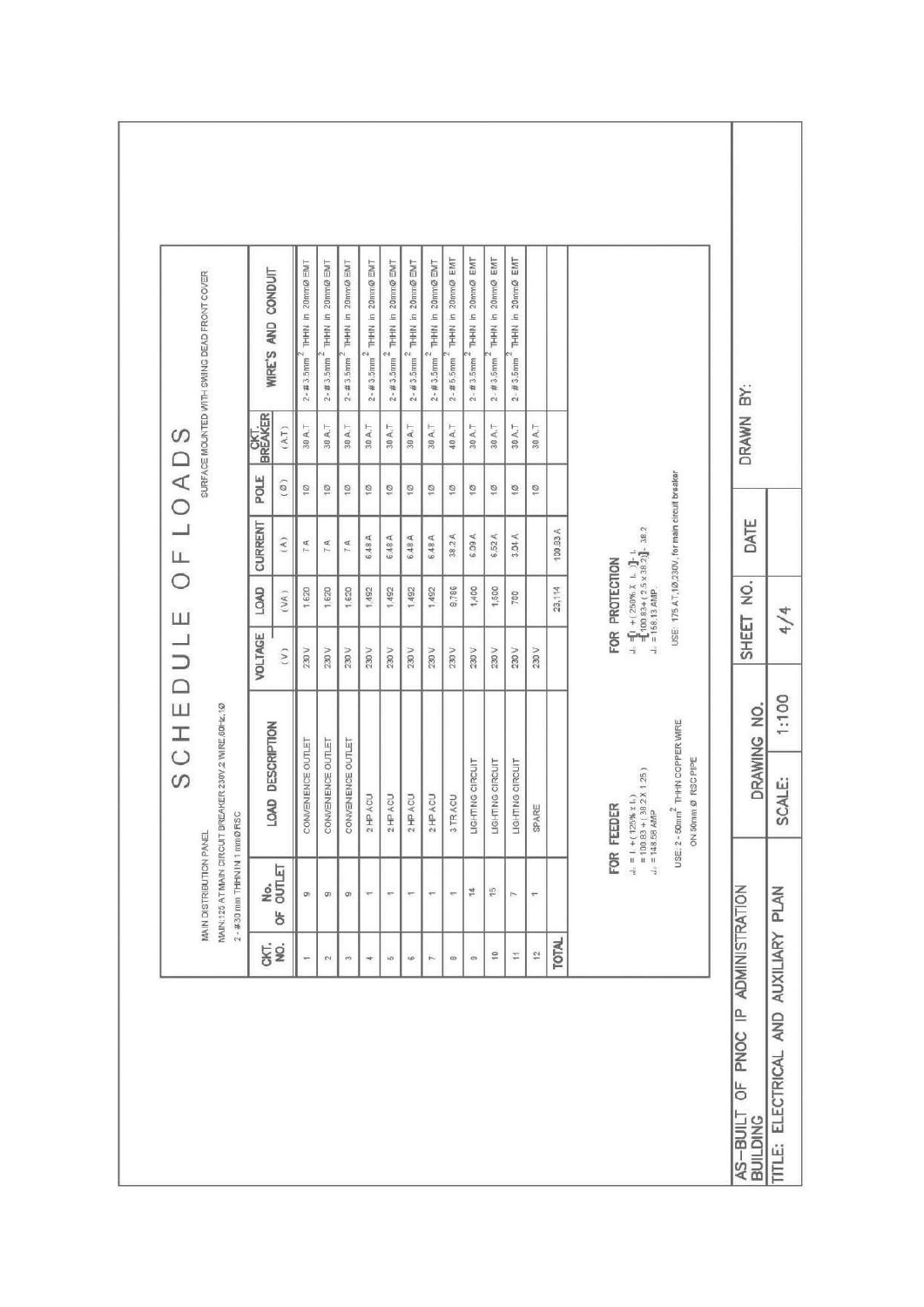| LEGEND                                |                                                                      |                   |             |                       |
|---------------------------------------|----------------------------------------------------------------------|-------------------|-------------|-----------------------|
|                                       | LED LIGHT (2 x 18W T8 on Industrial type prismatic louver)           |                   |             | <b>CLEAN-OUT</b>      |
| Ě                                     | EMERGENCY LED LIGHT (2 x 18W T8 on Industrial type prismatic louver) |                   | 총 불 리 리 회 정 | WATER CLOSET STUB-OUT |
|                                       | LED CIRCULAR LIGHT 18 WA TTS                                         |                   |             | FLOOR DRAIN           |
|                                       | LED CIRCULAR LIGHT 18 WA TTS WITH BATTERY PAC (2hrs)                 |                   |             |                       |
| $\phi \phi^{\frac{3}{2}} \phi \phi$   | LED CIRCULAR LIGHT 9 WATTS                                           |                   |             | LAVATORY STUB-OUT     |
|                                       | DUPLEX CONVENIENCE OUTLET 10 Amps                                    |                   |             | URINAL STUB-OUT       |
|                                       | ACU OUTLET                                                           |                   |             |                       |
| $\overset{0}{\omega}$                 | SINGLE GANG SWITCH                                                   |                   |             | GATE VALVES           |
| $\mathbb{S}^\pm$                      | TWO GANG SWITCH                                                      |                   |             |                       |
| $S_{\text{acc}}$                      | THREE GANG SWITCH                                                    |                   |             |                       |
|                                       | TELEPHONE & DATA OUTLET                                              |                   |             |                       |
| ø                                     | TELEPHONE TERMINAL CABINET                                           |                   |             |                       |
| Ī                                     | MAIN CIRCUIT BREAKER                                                 |                   |             |                       |
| $\bigodot$                            | CIRCUIT HOME RUN                                                     |                   |             |                       |
|                                       |                                                                      |                   |             |                       |
|                                       |                                                                      |                   |             |                       |
|                                       |                                                                      |                   |             |                       |
|                                       |                                                                      |                   |             |                       |
|                                       |                                                                      |                   |             |                       |
| OF PNOC IP ADMINISTRATION<br>BUILDING | DRAWING NO.                                                          | DATE<br>SHEET NO. | DRAWN BY:   |                       |
| TITLE: LEGEND                         | 1:100<br>SCALE:                                                      |                   |             |                       |
|                                       |                                                                      |                   |             |                       |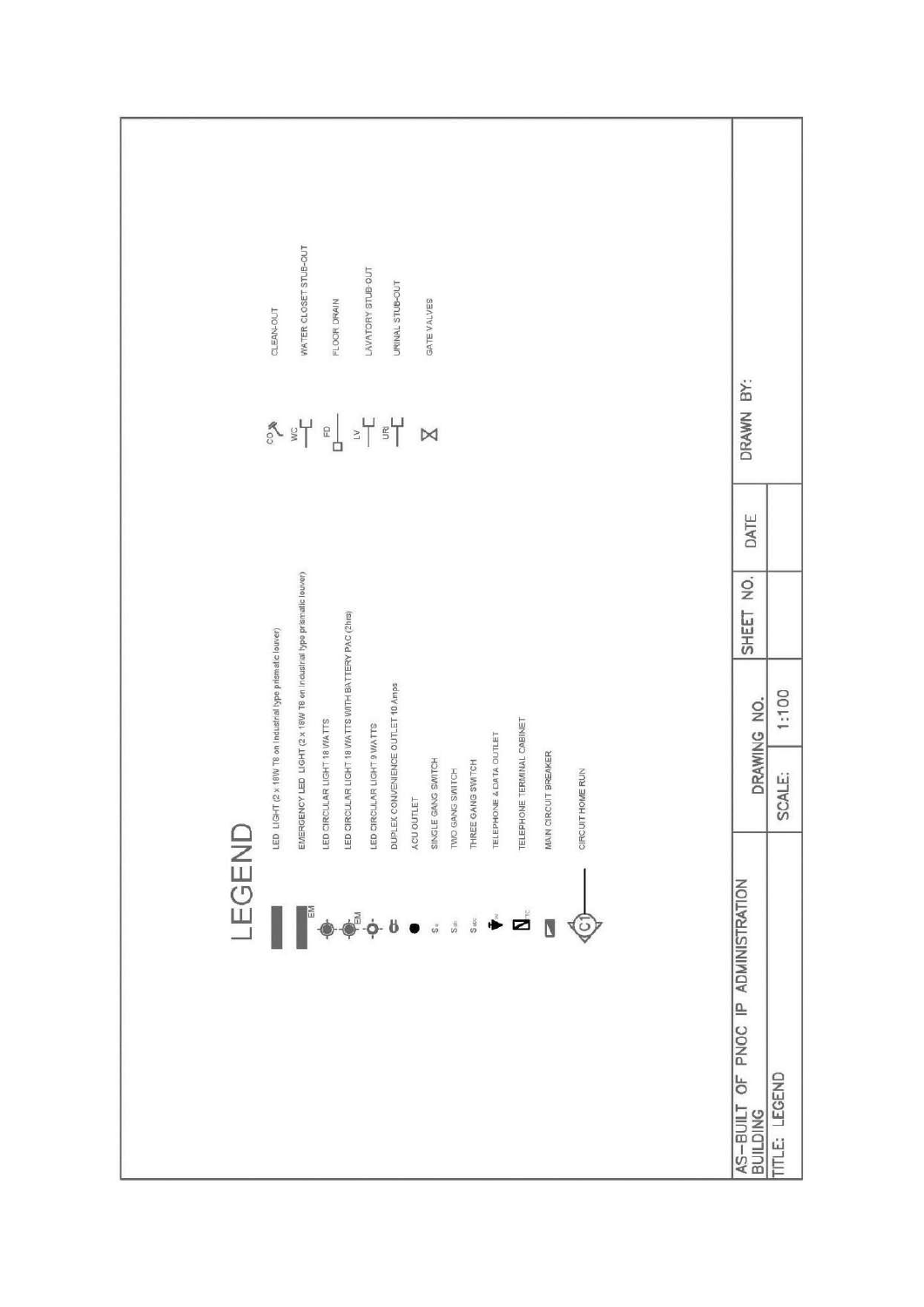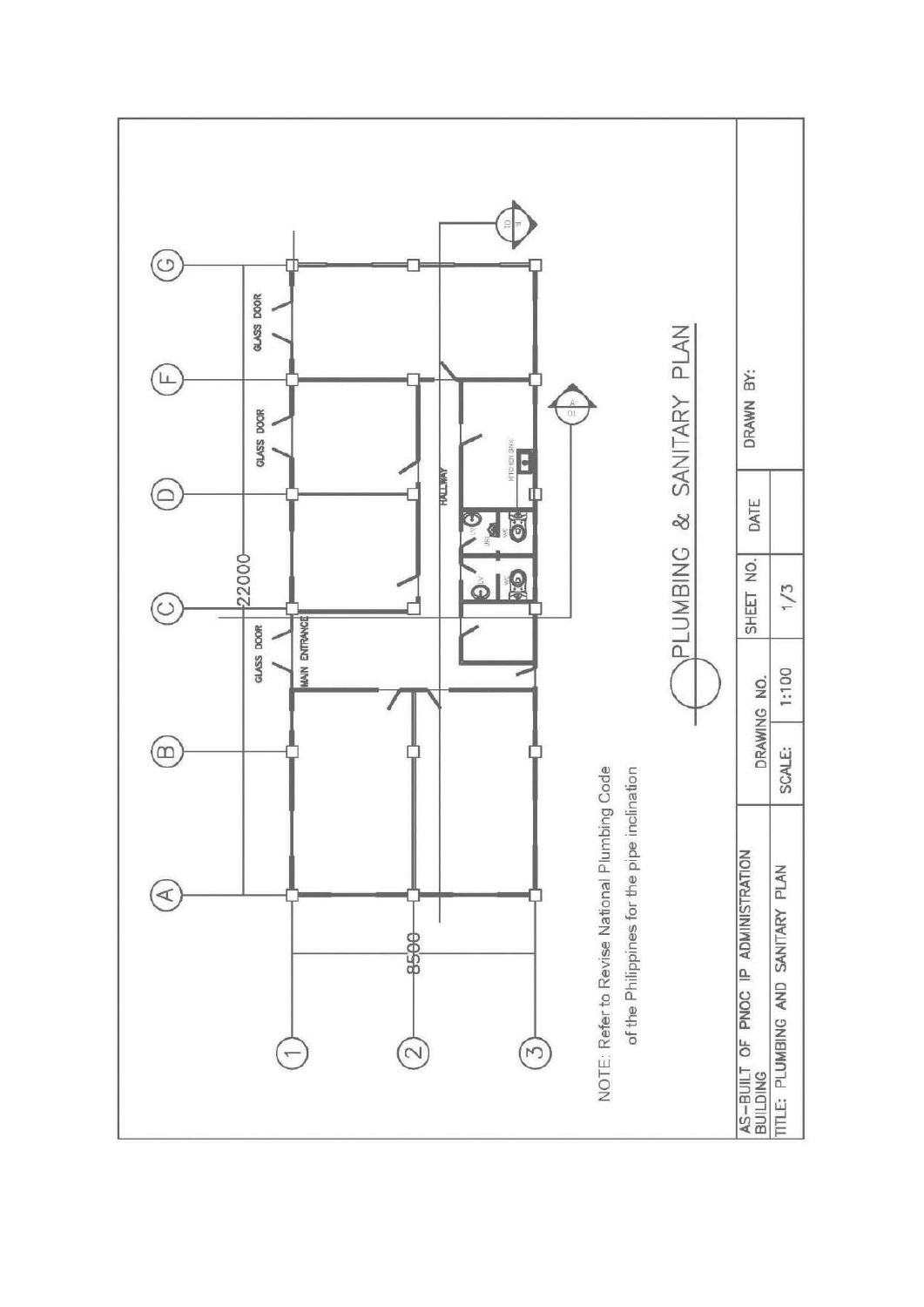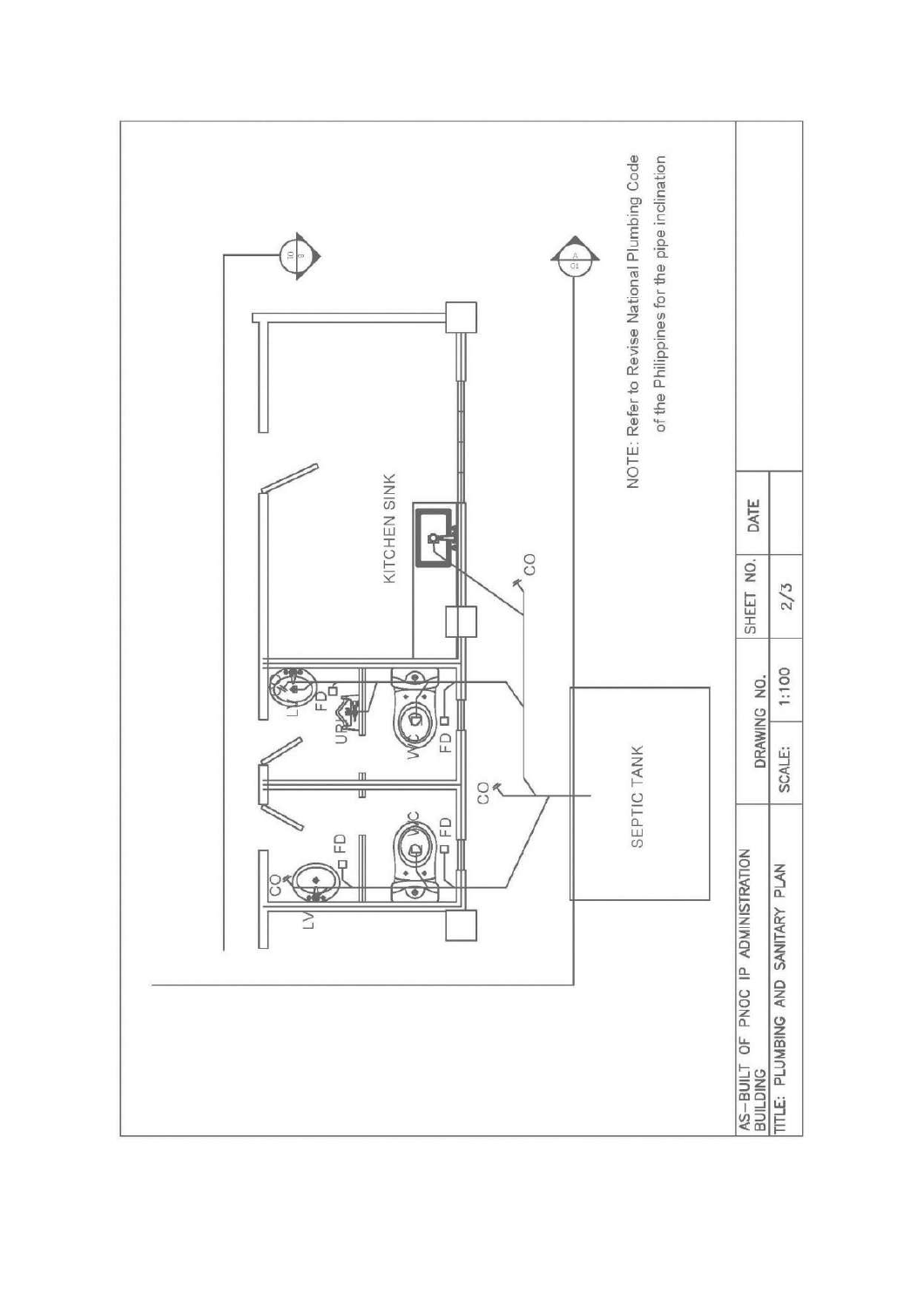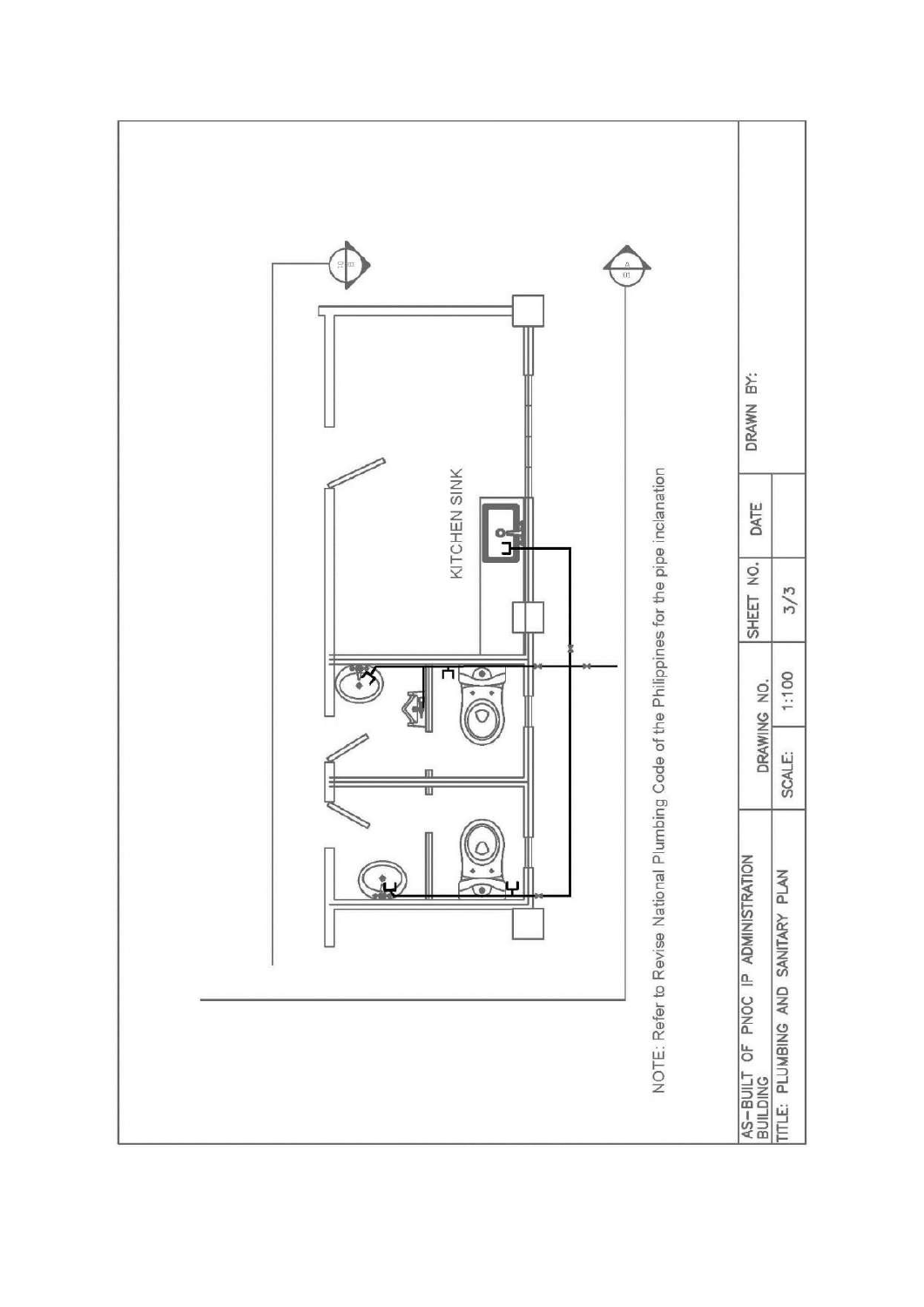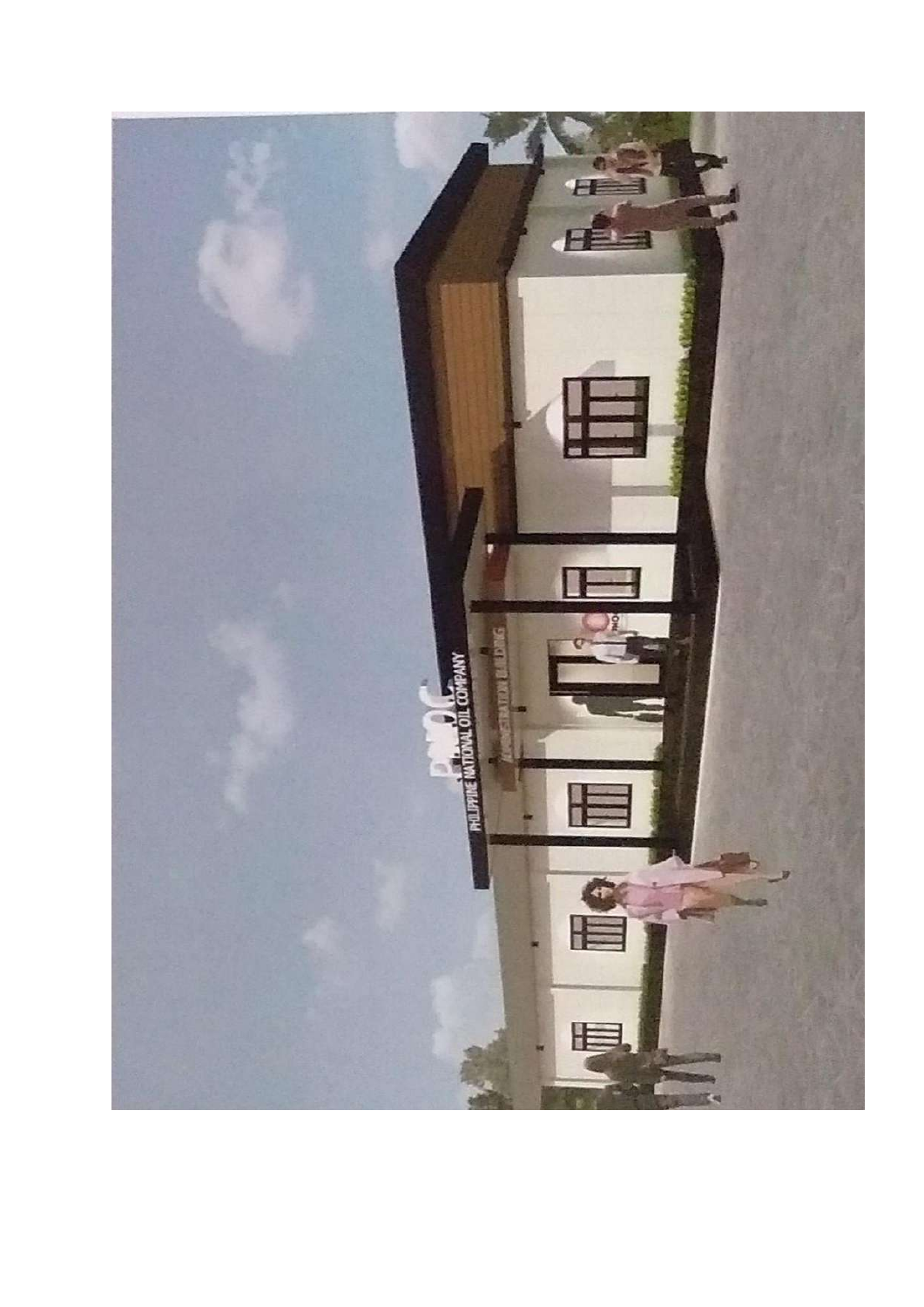#### **PROPOSAL FORM**

Date : \_\_\_\_\_\_\_\_\_\_\_\_\_\_\_\_\_ Project Identification No. :

#### *To: [name and address of Procuring Entity]*

Having examined the Invitation for Negotiated Procurement – Two Failed Biddings (NP-TFB) including the Supplemental or Bid Bulletin Numbers *[insert numbers],* the receipt of which is hereby duly acknowledged, we, the undersigned, declare that:

- a. We have no reservation to the invitation, including the Supplemental or Bid Bulletins, for the Procurement Project: *[insert name of contract];*
- b. We offer to execute the Works for this Contract in accordance with the Specifications;
- c. The total price of our Proposal in words and figures, excluding any discounts offered below is: *[insert information]*;
- d. The discounts offered and the methodology for their application are: *[insert information]*;
- e. The total proposal price includes the cost of all taxes, such as, but not limited to: *[specify the applicable taxes, e.g. (i) value added tax (VAT), (ii) income tax, (iii) local taxes, and (iv) other fiscal levies and duties],* which are itemized herein and reflected in the detailed estimates,
- f. Our proposal shall be valid within the a period stated in the PBDs, and it shall remain binding upon us at any time before the expiration of that period;
- g. If our Proposal is accepted, we commit to obtain a Performance Security in the amount of *[insert percentage amount]* percent of the Contract Price for the due performance of the Contract, or a Performance Securing Declaration in lieu of the allowable forms of Performance Security, subject to the terms and conditions of issued GPPB guidelines for this purpose;
- h. We understand that this Proposal, together with your written acceptance thereof included in your notification of award, shall constitute a binding contract between us, until a formal Contract is prepared and executed; and
- i. We understand that you are not bound to accept the Lowest Calculated Proposal or any other Proposal that you may receive.
- j. We likewise certify/confirm that the undersigned, is the duly authorized representative of the bidder, and granted full power and authority to do, execute and perform any and all acts necessary to participate, submit the proposal, and to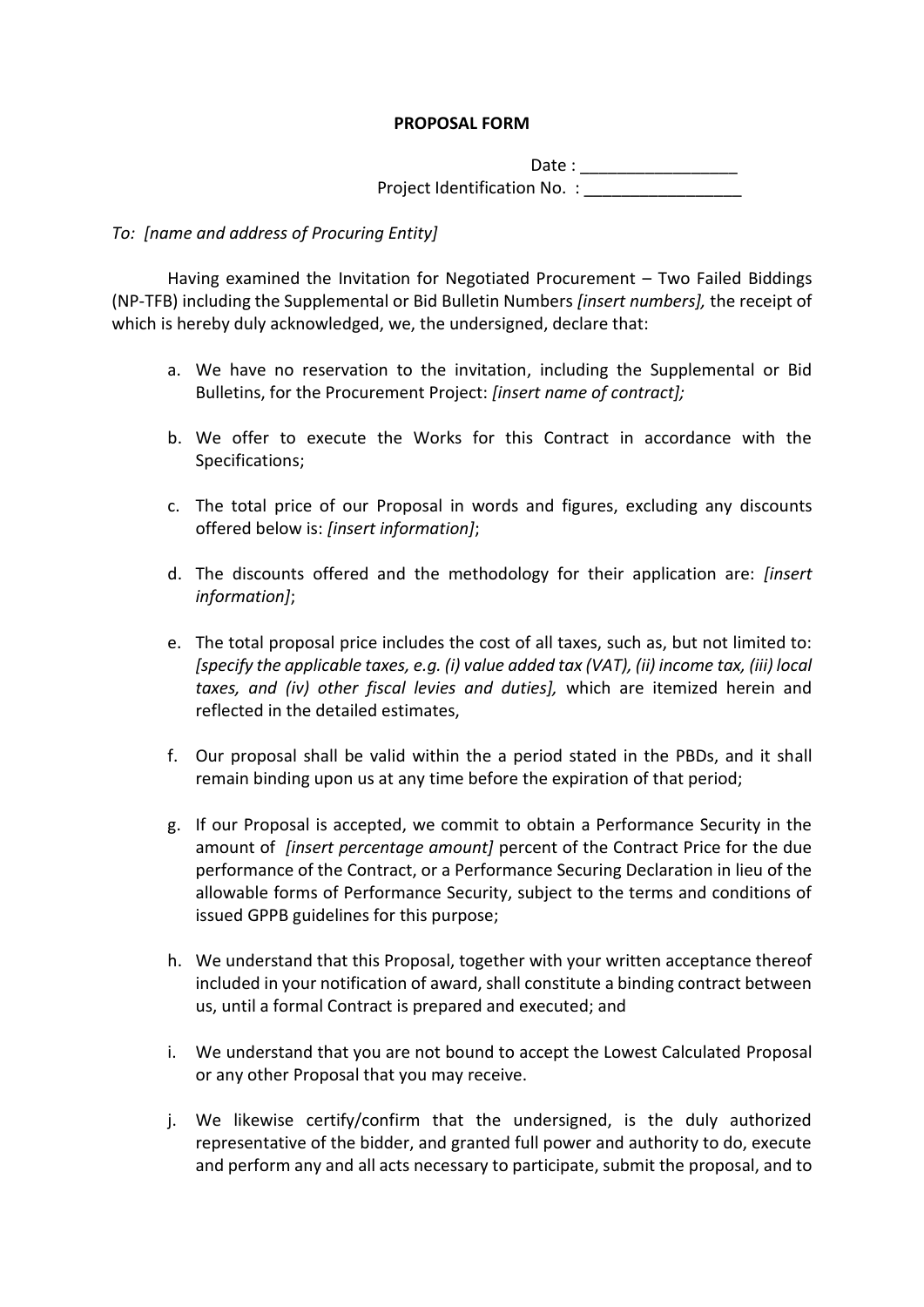sign and execute the ensuing contract for the [Name of Project] of the [Name of the Procuring Entity*].*

k. We acknowledge that failure to sign each and every page of this Proposal Form, including the Bill of Quantities, shall be a ground for the rejection of our proposal.

| Name:                                                                                                           |  |
|-----------------------------------------------------------------------------------------------------------------|--|
| Legal Capacity: The control of the control of the control of the control of the control of the control of the c |  |
| Signature: Signature                                                                                            |  |
| Duly authorized to sign the Proposal for and behalf of:                                                         |  |

Date: \_\_\_\_\_\_\_\_\_\_\_\_\_\_\_\_\_\_\_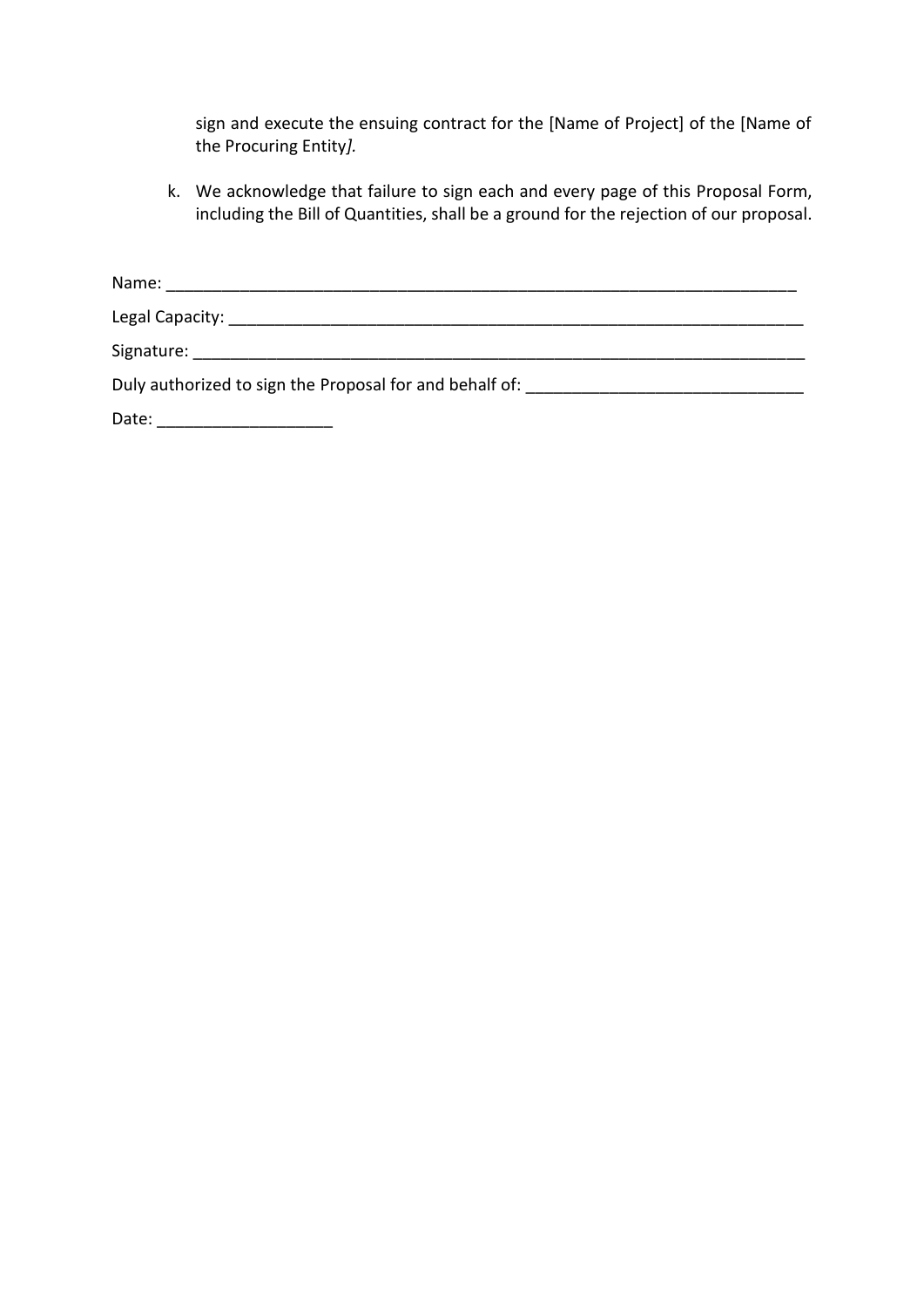*[shall be submitted with the Bid]*

\_\_\_\_\_\_\_\_\_\_\_\_\_\_\_\_\_\_\_\_\_\_\_\_\_\_\_\_\_\_\_\_\_\_\_\_\_\_\_\_\_\_\_\_\_\_\_\_\_\_\_\_\_\_\_\_\_\_\_\_\_\_\_\_\_\_\_\_\_\_\_\_\_

# REPUBLIC OF THE PHILIPPINES )

CITY/MUNICIPALITY OF  $\qquad$  ) S.S.

### **AFFIDAVIT**

I, [Name of Affiant], of legal age, [Civil Status], [Nationality], and residing at [Address of Affiant], after having been duly sworn in accordance with law, do hereby depose and state that:

*1. [Select one, delete the other:]*

*IIf a sole proprietorship: I* I am the sole proprietor or authorized representative of [Name] of Bidder] with office address at [address of Bidder];

*[If a partnership, corporation, cooperative, or joint venture:]* I am the duly authorized and designated representative of [Name of Bidder] with office address at [address of Bidder];

*2. [Select one, delete the other:]*

*[If a sole proprietorship:]* As the owner and sole proprietor, or authorized representative of [Name of Bidder], I have full power and authority to do, execute and perform any and all acts necessary to participate, submit the bid, and to sign and execute the ensuing contract for [Name of the Project] of the [Name of the Procuring Entity], as shown in the attached duly notarized Special Power of Attorney;

*[If a partnership, corporation, cooperative, or joint venture:]* I am granted full power and authority to do, execute and perform any and all acts necessary to participate, submit the bid, and to sign and execute the ensuing contract for [Name of the Project] of the [Name of the Procuring Entity], as shown in the attached [state title of attached document showing proof of authorization (e.g., duly notarized Secretary's Certificate, Board/Partnership Resolution, or Special Power of Attorney, whichever is applicable;)];

- 3. [Name of Bidder] is not "blacklisted" or barred from bidding by the Government of the Philippines or any of its agencies, offices, corporations, or Local Government Units, foreign government/foreign or international financing institution whose blacklisting rules have been recognized by the Government Procurement Policy Board, **by itself or by relation, membership, association, affiliation, or controlling interest with another blacklisted person or entity as defined and provided for in the Uniform Guidelines on Blacklisting;**
- 4. Each of the documents submitted in satisfaction of the bidding requirements is an authentic copy of the original, complete, and all statements and information provided therein are true and correct;
- 5. [Name of Bidder] is authorizing the Head of the Procuring Entity or its duly authorized representative(s) to verify all the documents submitted;
- *6. [Select one, delete the rest:]*

*[If a sole proprietorship:]* The owner or sole proprietor is not related to the Head of the Procuring Entity, members of the Bids and Awards Committee (BAC), the Technical Working Group, and the BAC Secretariat, the head of the Project Management Office or the end-user unit, and the project consultants by consanguinity or affinity up to the third civil degree;

*[If a partnership or cooperative:]* None of the officers and members of *[Name of Bidder]*  is related to the Head of the Procuring Entity, members of the Bids and Awards Committee (BAC), the Technical Working Group, and the BAC Secretariat, the head of the Project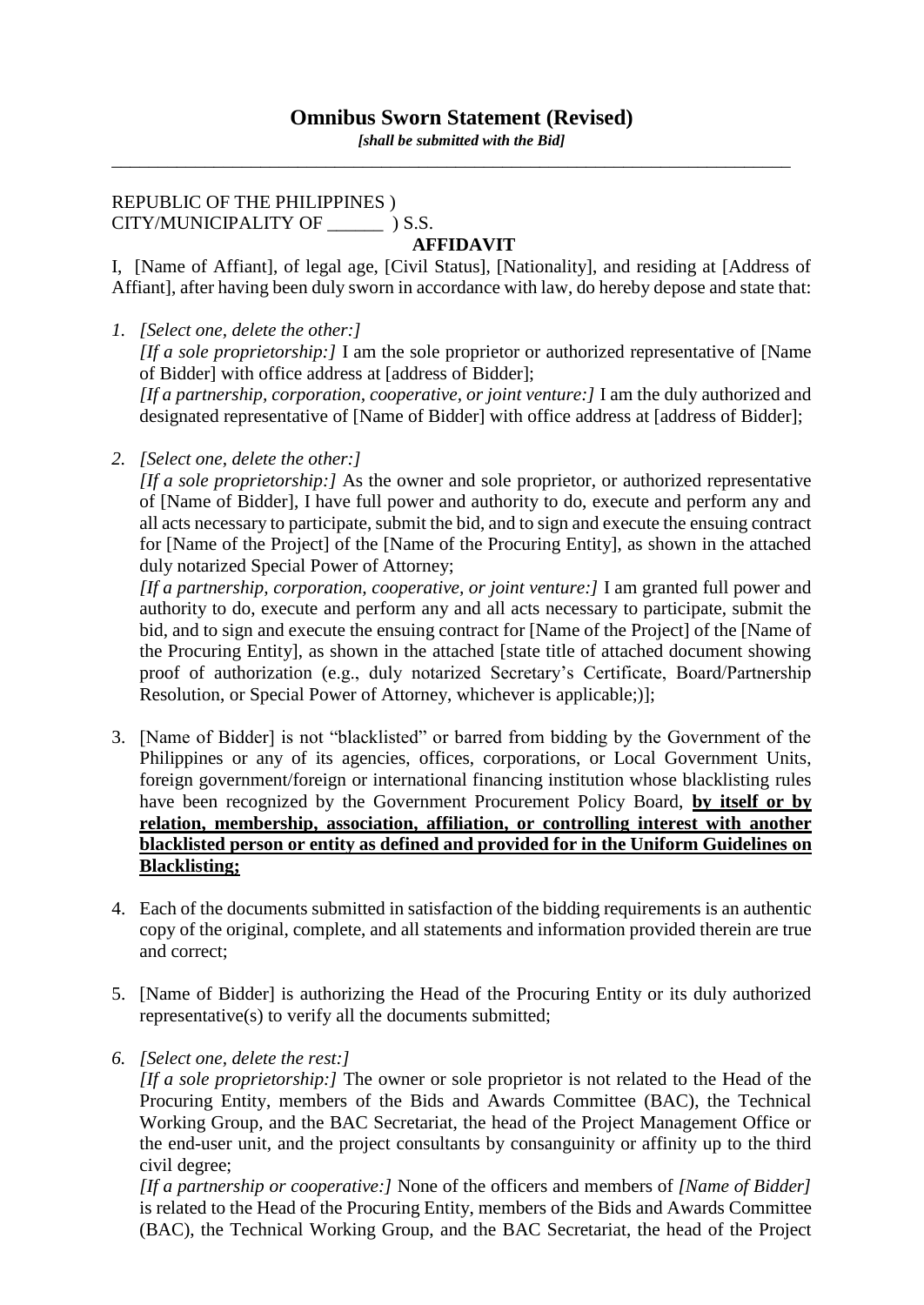Management Office or the end-user unit, and the project consultants by consanguinity or affinity up to the third civil degree;

*[If a corporation or joint venture:]* None of the officers, directors, and controlling stockholders of *[Name of Bidder]* is related to the Head of the Procuring Entity, members of the Bids and Awards Committee (BAC), the Technical Working Group, and the BAC Secretariat, the head of the Project Management Office or the end-user unit, and the project consultants by consanguinity or affinity up to the third civil degree;

- 7. *[Name of Bidder]* complies with existing labor laws and standards; and
- 8. *[Name of Bidder]* is aware of and has undertaken the responsibilities as a Bidder in compliance with the Philippine Bidding Documents, which includes:
	- a. Carefully examining all of the Bidding Documents;
	- b. Acknowledging all conditions, local or otherwise, affecting the implementation of the Contract:
	- c. Making an estimate of the facilities available and needed for the contract to be bid, if any; and
	- d. Inquiring or securing Supplemental/Bid Bulletin(s) issued for the *[Name of the Project]*.
- 9. *[Name of Bidder]* did not give or pay directly or indirectly, any commission, amount, fee, or any form of consideration, pecuniary or otherwise, to any person or official, personnel or representative of the government in relation to any procurement project or activity.
- **10. In case advance payment was made or given, failure to perform or deliver any of the obligations and undertakings in the contract shall be sufficient grounds to constitute criminal liability for Swindling (Estafa) or the commission of fraud with unfaithfulness or abuse of confidence through misappropriating or converting any payment received by a person or entity under an obligation involving the duty to deliver certain goods or services, to the prejudice of the public and the government of the Philippines pursuant to Article 315 of Act No. 3815 s. 1930, as amended, or the Revised Penal Code.**
- **IN WITNESS WHEREOF**, I have hereunto set my hand this  $\equiv$  day of  $\equiv$ , 20 $\equiv$  at \_\_\_\_\_\_\_\_\_\_\_\_, Philippines.

*[Insert NAME OF BIDDER OR ITS AUTHORIZED REPRESENTATIVE] [Insert signatory's legal capacity]* Affiant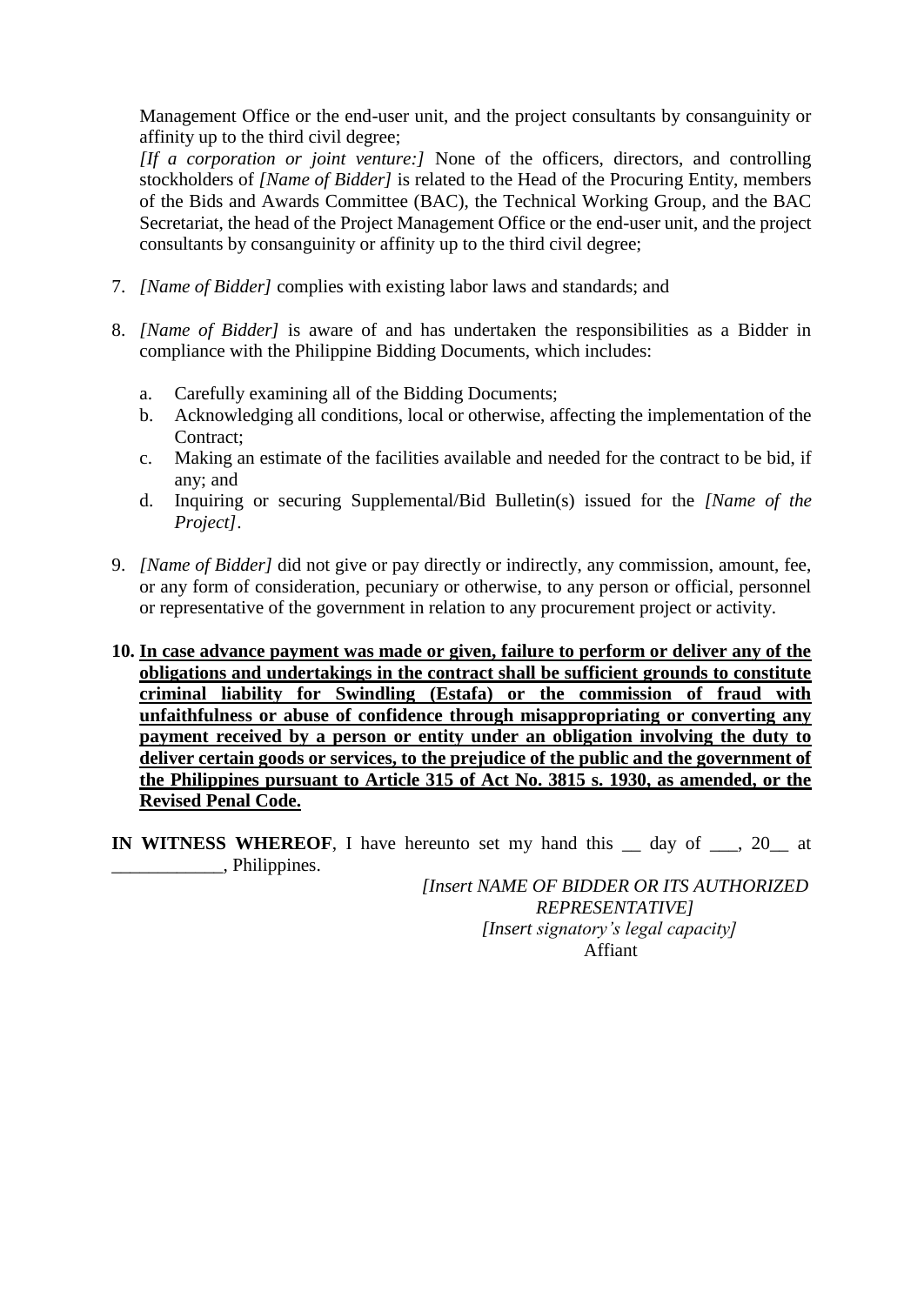**SUBSCRIBED AND SWORN** to before me this \_\_\_ day of*[month] [year]*at*[place of execution],* Philippines. Affiant/s is/are personally known to me and was/were identified by me through competent evidence of identity as defined in the 2004 Rules on Notarial Practice (A.M. No. 02-8-13-SC). Affiant/s exhibited to me his/her [insert type of government identification card used], with his/her photograph and signature appearing thereon, with no.\_\_\_\_\_\_\_\_ issued on  $\rule{1em}{0.15mm}$  at  $\rule{1em}{0.15mm}$ .

Witness my hand and seal this \_\_\_ day of *[month] [year]*.

#### **NAME OF NOTARY PUBLIC**

| Serial No. of Commission |                               |
|--------------------------|-------------------------------|
| Notary Public for ______ | until                         |
| Roll of Attorneys No.    |                               |
| PTR No.                  | [date issued], [place issued] |
| IBP No.                  | [date issued], [place issued] |

Doc. No. \_\_\_\_\_ Page No. \_\_\_\_\_ Book No. \_\_\_\_\_ Series of \_\_\_\_\_\_\_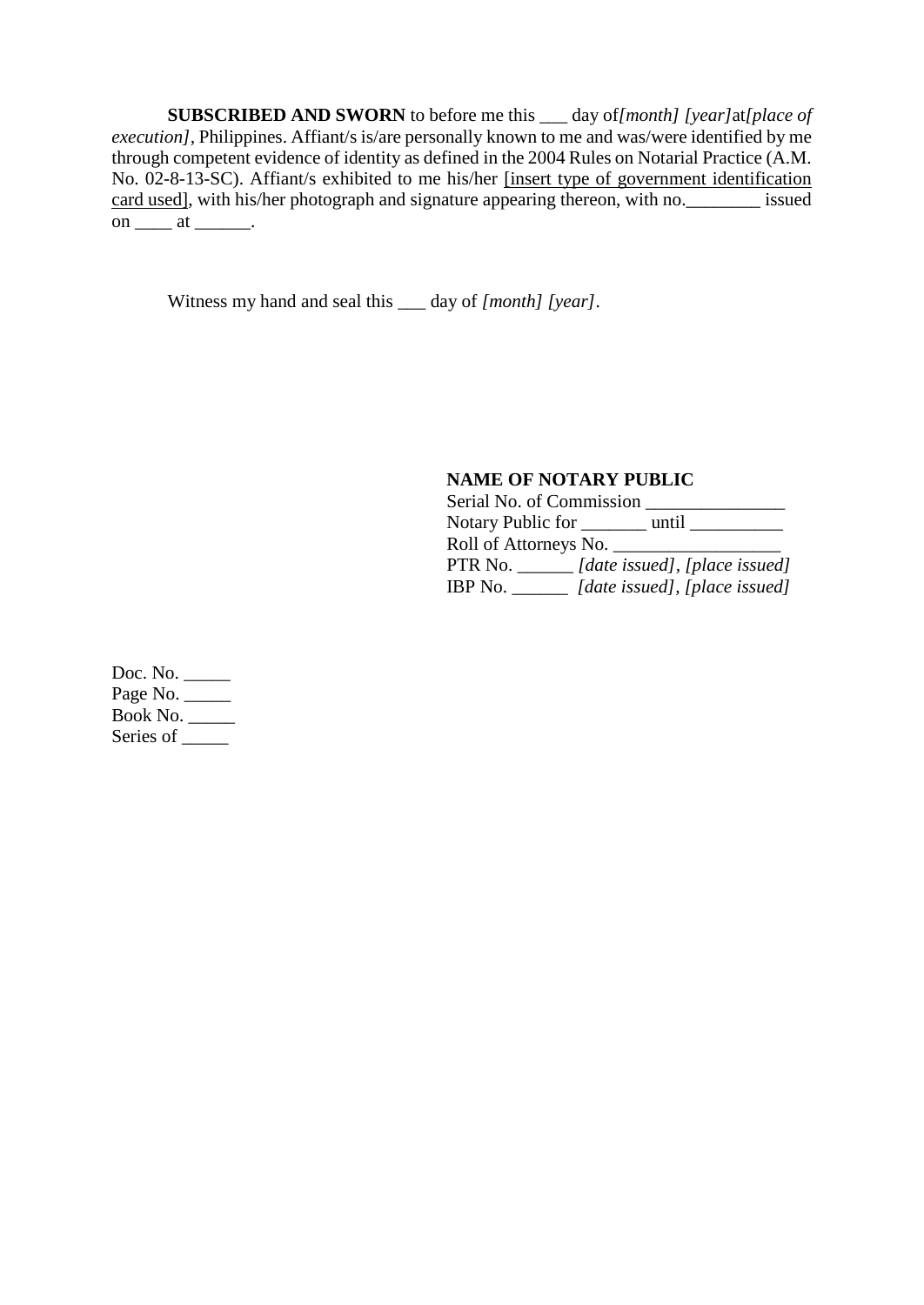# **NET FINANCIAL CONTRACTING CAPACITY**

| <b>Current Assets</b>                     |    |
|-------------------------------------------|----|
| <b>Less: Current Liabilities</b>          |    |
| Total                                     |    |
| Multiply by K                             | 15 |
| Total                                     |    |
| Less: Value of All Outstanding Works      |    |
| <b>Net Financial Contracting Capacity</b> |    |

Net Financial Contracting Capacity (NFCC)

**NFCC** = at least equal to the Approved Budget

 = [(current assets - current liabilities) (K) - (value of all outstanding works or projects under on-going contracts, including awarded contracts yet to started

Name of Company:

Authorized Representative:

signature over printed name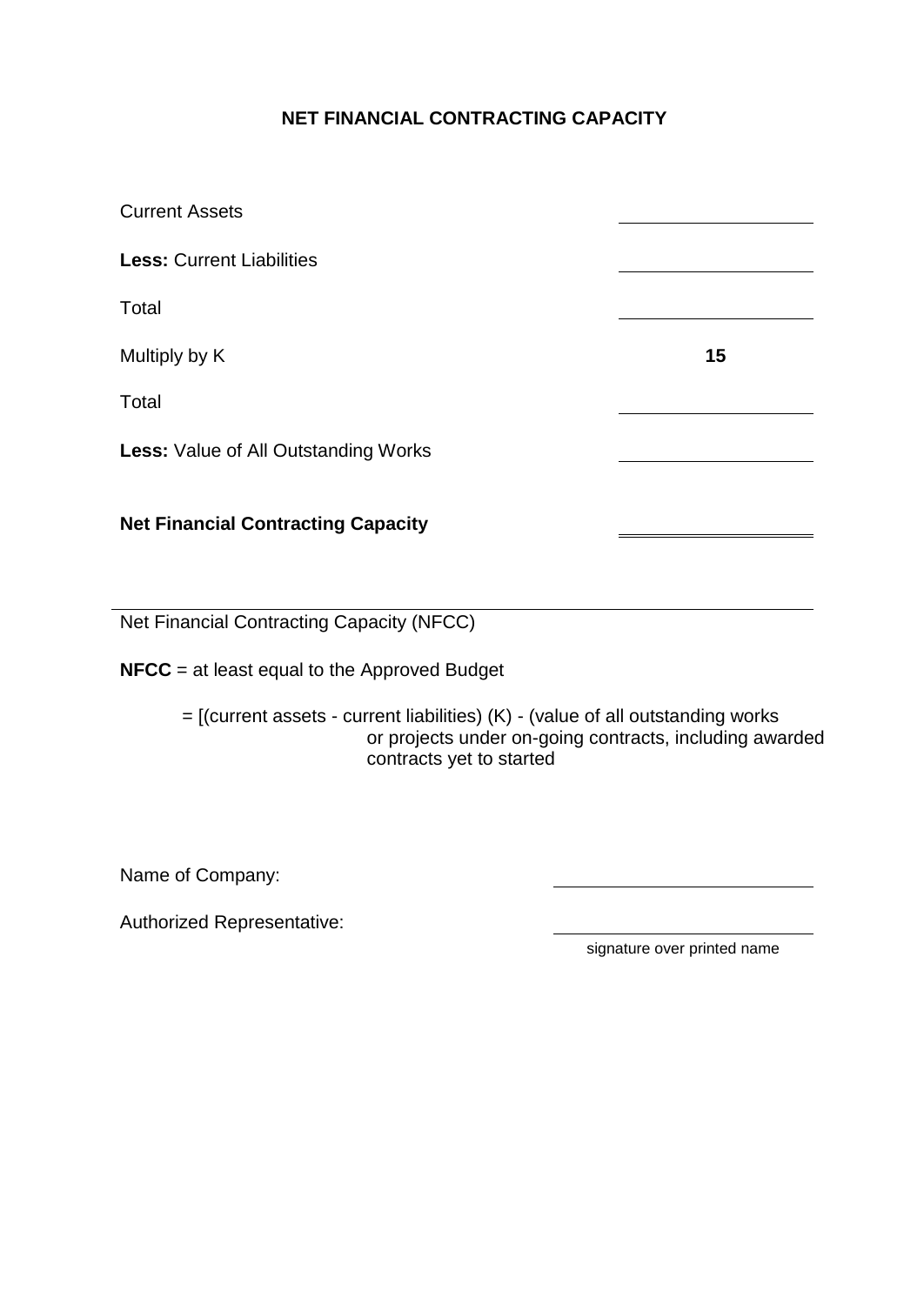# **Format of Curriculum Vitae (CV) for Key Personnel**

| Proposed Position                                                          |                          |                                  |                                                                        |                                                       |              |                      |
|----------------------------------------------------------------------------|--------------------------|----------------------------------|------------------------------------------------------------------------|-------------------------------------------------------|--------------|----------------------|
| Personal Information                                                       |                          |                                  |                                                                        |                                                       |              |                      |
| Name of Staff                                                              |                          |                                  |                                                                        |                                                       |              |                      |
| Address                                                                    |                          |                                  |                                                                        | Contact No.                                           |              | <b>Email Address</b> |
| Date of Birth                                                              |                          |                                  | Citizenship                                                            |                                                       | Civil Status |                      |
| Work Experience (start from the current employment, add rows if necessary) |                          |                                  |                                                                        |                                                       |              |                      |
| AGENCY / COMPANY<br><b>NAME</b><br>(Write in full)                         | <b>INCLUSIVE</b><br>From | <b>DATES</b><br>(mm/dd/yy)<br>To | Total<br>Number of<br>Experience<br>(Number of<br>Years and<br>Months) | <b>POSITION</b><br><b>TITLE</b><br>(Write in<br>full) |              | JOB DESCRIPTION      |
|                                                                            |                          |                                  |                                                                        |                                                       |              |                      |
|                                                                            |                          |                                  |                                                                        |                                                       |              |                      |
|                                                                            |                          |                                  |                                                                        |                                                       |              |                      |
|                                                                            |                          |                                  |                                                                        |                                                       |              |                      |
| Professional Licenses, Certificates, Other Credentials                     |                          |                                  |                                                                        |                                                       |              |                      |
|                                                                            |                          | Title                            |                                                                        |                                                       |              | Date Received        |
|                                                                            |                          |                                  |                                                                        |                                                       |              |                      |
|                                                                            |                          |                                  |                                                                        |                                                       |              |                      |
|                                                                            |                          |                                  |                                                                        |                                                       |              |                      |
|                                                                            |                          |                                  |                                                                        |                                                       |              |                      |

### **Certification:**

I, the undersigned, certify that to the best of my knowledge and belief, these data correctly describe me, my qualifications, and my experience.

| Day/Month/Year |
|----------------|
|                |
|                |
|                |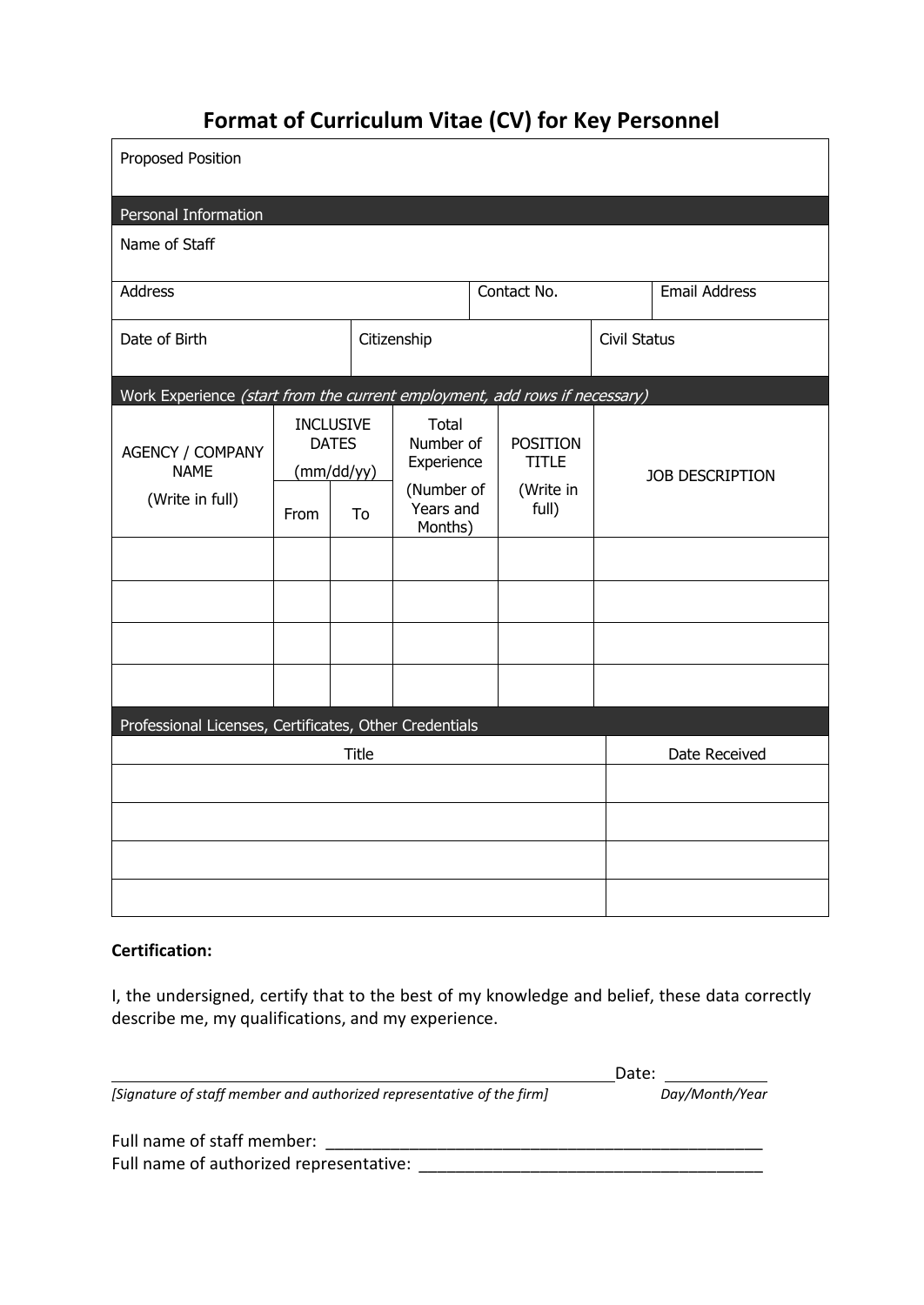# **STATEMENT OF ALL: (i) ONGOING CONTRACTS (GOVERNMENT AND PRIVATE) AND; (ii) AWARDED BUT NOT YET STARTED CONTRACTS**

**This is to certify that (Bidder) has the following ongoing and awarded but not yet started contracts:**

| <b>Date</b><br>of the<br>Contract | Contracting<br>Party | <b>Name of Contract</b> | <b>Nature of</b><br><b>Contract</b> | <b>Amount of</b><br>Contract | <b>Contract</b><br><b>Duration</b> |  |
|-----------------------------------|----------------------|-------------------------|-------------------------------------|------------------------------|------------------------------------|--|
|                                   |                      |                         |                                     |                              |                                    |  |
|                                   |                      |                         |                                     |                              |                                    |  |
|                                   |                      |                         |                                     |                              |                                    |  |
|                                   |                      |                         |                                     |                              |                                    |  |
|                                   |                      |                         |                                     |                              |                                    |  |
|                                   |                      |                         |                                     |                              |                                    |  |
|                                   |                      |                         |                                     |                              |                                    |  |
|                                   |                      |                         |                                     |                              |                                    |  |

Name and Signature of Authorized Representative Date

\*Instructions:

a) State all ongoing contracts including those awarded but not yet started (government and private contracts which may be similar or not similar to the project called for bidding) as of **DEADLINE OF SUBMISSION OF BIDS.**

b) If there is no ongoing contract including awarded but not yet started as of the aforementioned period, state none or equivalent term.

c) The total amount of the ongoing and awarded but not yet started contracts should be consistent with those used in the Net Financial Contracting Capacity (NFCC) in case an NFCC is submitted as an eligibility document.

d) **"Name of Contract". Indicate here the Nature/ Scope of the Contract for easier tracking of the entries/ representations.** *Example: "Construction of Ports, Harbor, etc."*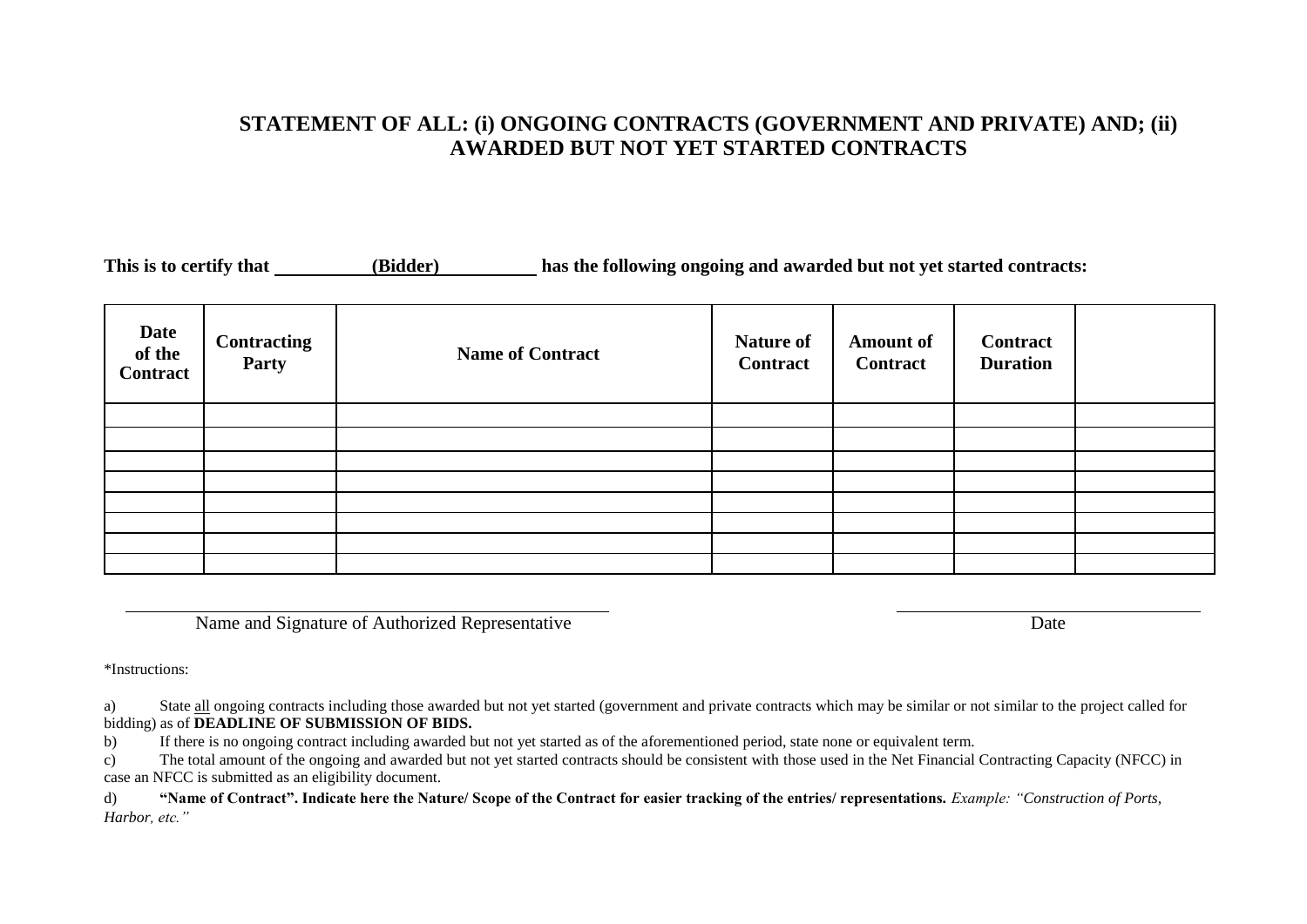# STATEMENT OF SIGNLE LARGEST COMPLETED CONTRACT SIMILAR TO THE CONTRACT TO BE BID

This is to certify that **(Bidder)** has completed the below-listed contract within five (5) years prior the deadline of **submission and opening of bids.**

| <b>Date</b><br>of the<br><b>Contract</b> | <b>Contracting</b><br>Party | <b>Name of Contract</b> | <b>Nature of</b><br><b>Contract</b> | <b>Amount of</b><br>Contract | Contract<br><b>Duration</b> | <b>Issuance Date</b><br>of Certification<br><b>Satisfactory</b><br><b>Service</b> |
|------------------------------------------|-----------------------------|-------------------------|-------------------------------------|------------------------------|-----------------------------|-----------------------------------------------------------------------------------|
|                                          |                             |                         |                                     |                              |                             |                                                                                   |
|                                          |                             |                         |                                     |                              |                             |                                                                                   |
|                                          |                             |                         |                                     |                              |                             |                                                                                   |
|                                          |                             |                         |                                     |                              |                             |                                                                                   |
|                                          |                             |                         |                                     |                              |                             |                                                                                   |

Name and Signature of Authorized Representative Date

\*Notes:

a) Cut-off date as of **DEADLINE OF SUBMISSION OF BIDS**.

b) "Name of Contract". Indicate here the Nature/ Scope of the Contract for the Procuring Entity to determine the relevance of the entry with the Procurement at **hand.** *Example: "Construction of Ports, Harbor, etc."*

 $\frac{1}{\sqrt{2}}$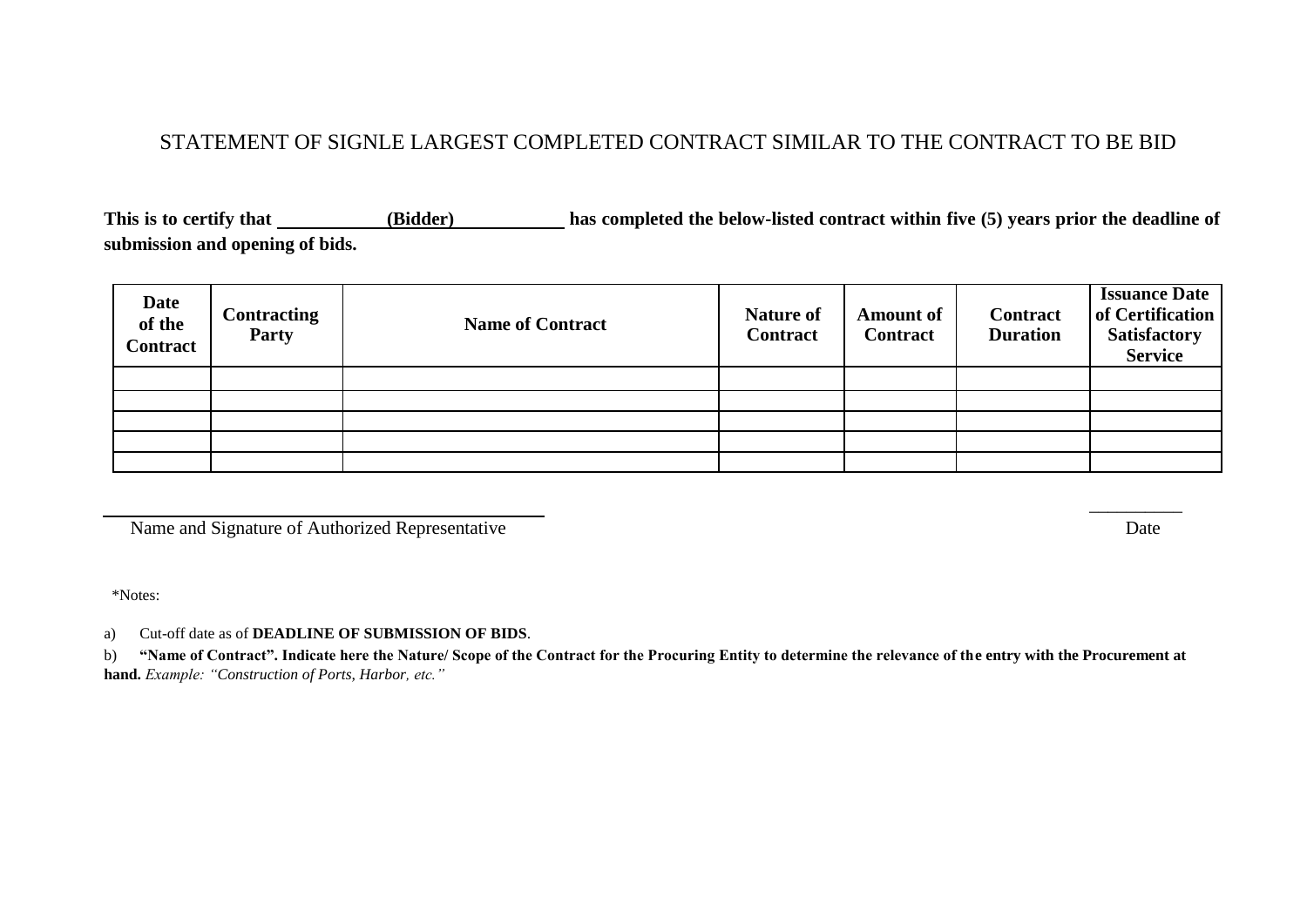# **LIST OF CONTRACTOR'S PERSONNEL**

I hereby declare that the following key personnel enumerated below, with attached resume/bio-data, including valid PRC License, for the various positions/functions, are available for the project applied for:

| Position of Key<br>Personnel | Name | No. of<br>Key<br>Personnel | Similar<br>Experience in the<br>Position (years) | Similar and<br>Related<br>Experience<br>(Years) | Attachments | Annex(es) |
|------------------------------|------|----------------------------|--------------------------------------------------|-------------------------------------------------|-------------|-----------|
|                              |      |                            |                                                  |                                                 |             |           |
|                              |      |                            |                                                  |                                                 |             |           |
|                              |      |                            |                                                  |                                                 |             |           |
|                              |      |                            |                                                  |                                                 |             |           |
|                              |      |                            |                                                  |                                                 |             |           |
|                              |      |                            |                                                  |                                                 |             |           |
|                              |      |                            |                                                  |                                                 |             |           |
|                              |      |                            |                                                  |                                                 |             |           |
|                              |      |                            |                                                  |                                                 |             |           |
|                              |      |                            |                                                  |                                                 |             |           |
|                              |      |                            |                                                  |                                                 |             |           |
|                              |      |                            |                                                  |                                                 |             |           |
|                              |      |                            |                                                  |                                                 |             |           |
|                              |      |                            |                                                  |                                                 |             |           |

**NOTE: Please refer to the Bid Data Sheet for Minimum Qualification Requirements**

signature over printed name

Name of Firm/Applicant Date